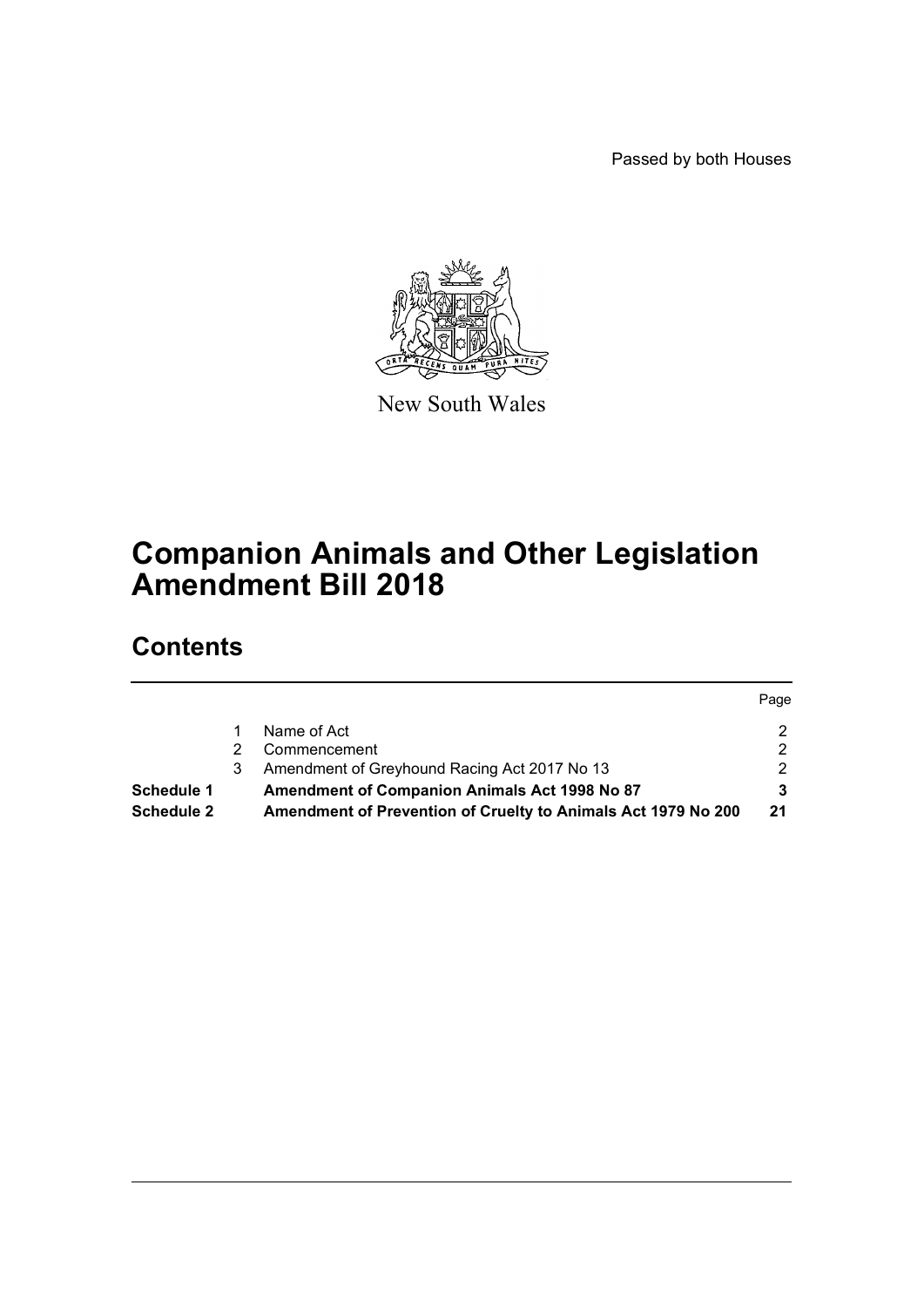*I certify that this PUBLIC BILL, which originated in the LEGISLATIVE COUNCIL, has finally passed the LEGISLATIVE COUNCIL and the LEGISLATIVE ASSEMBLY of NEW SOUTH WALES.*

*Legislative Council 2018* *Clerk of the Parliaments*

New South Wales

# **Companion Animals and Other Legislation Amendment Bill 2018**

Act No , 2018

An Act to amend the *Companion Animals Act 1998* and other legislation to make further provision about the welfare of animals and the duties and responsibilities of their owners, including by giving effect to some of the recommendations of the Inquiry into Companion Animal Breeding Practices in New South Wales.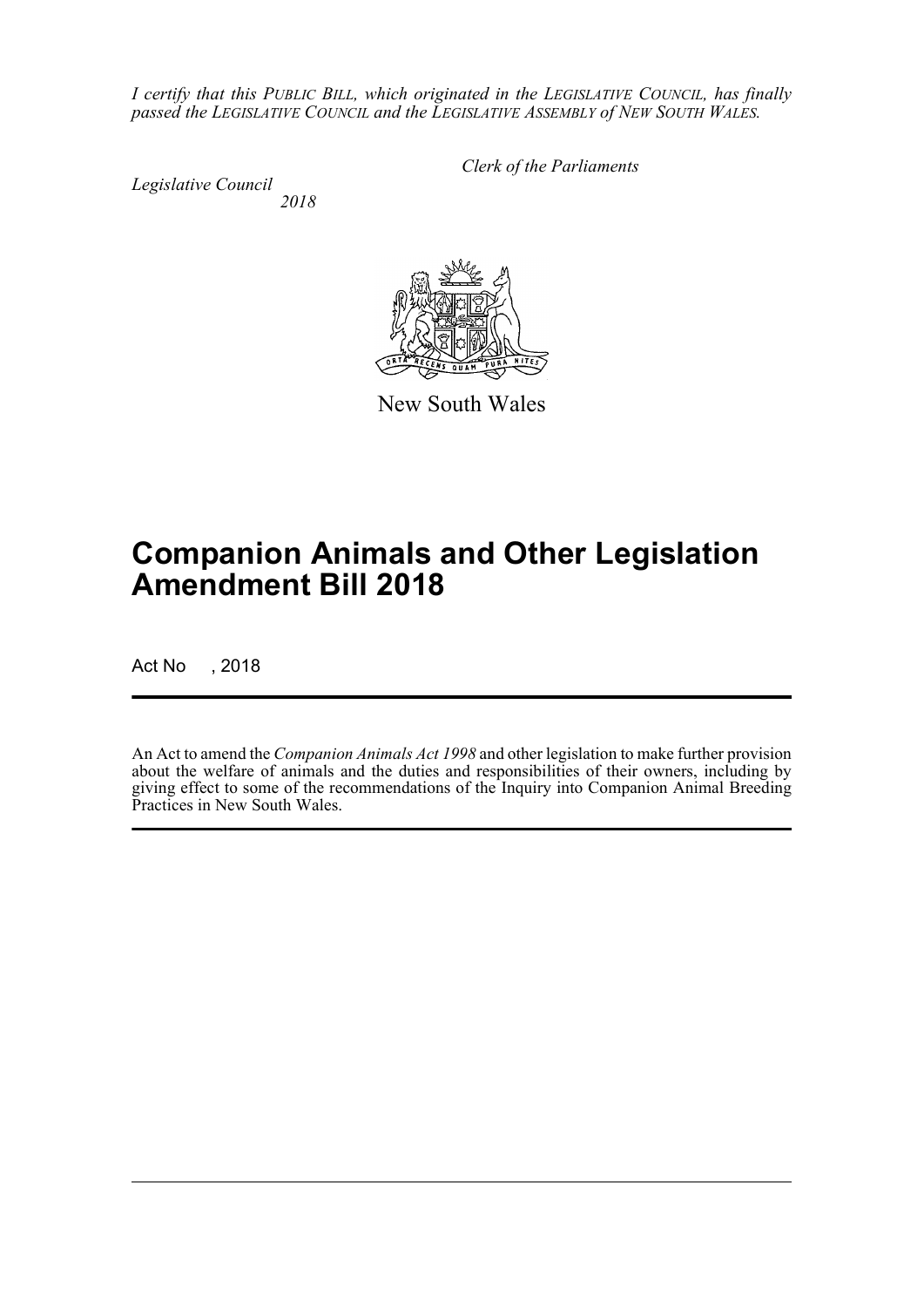Companion Animals and Other Legislation Amendment Bill 2018 [NSW]

## <span id="page-2-0"></span>**The Legislature of New South Wales enacts:**

## **1 Name of Act**

This Act is the *Companion Animals and Other Legislation Amendment Act 2018*.

## <span id="page-2-1"></span>**2 Commencement**

This Act commences on a day or days to be appointed by proclamation.

## <span id="page-2-2"></span>**3 Amendment of Greyhound Racing Act 2017 No 13**

The *Greyhound Racing Act 2017* is amended by omitting Schedule 7.3 [5].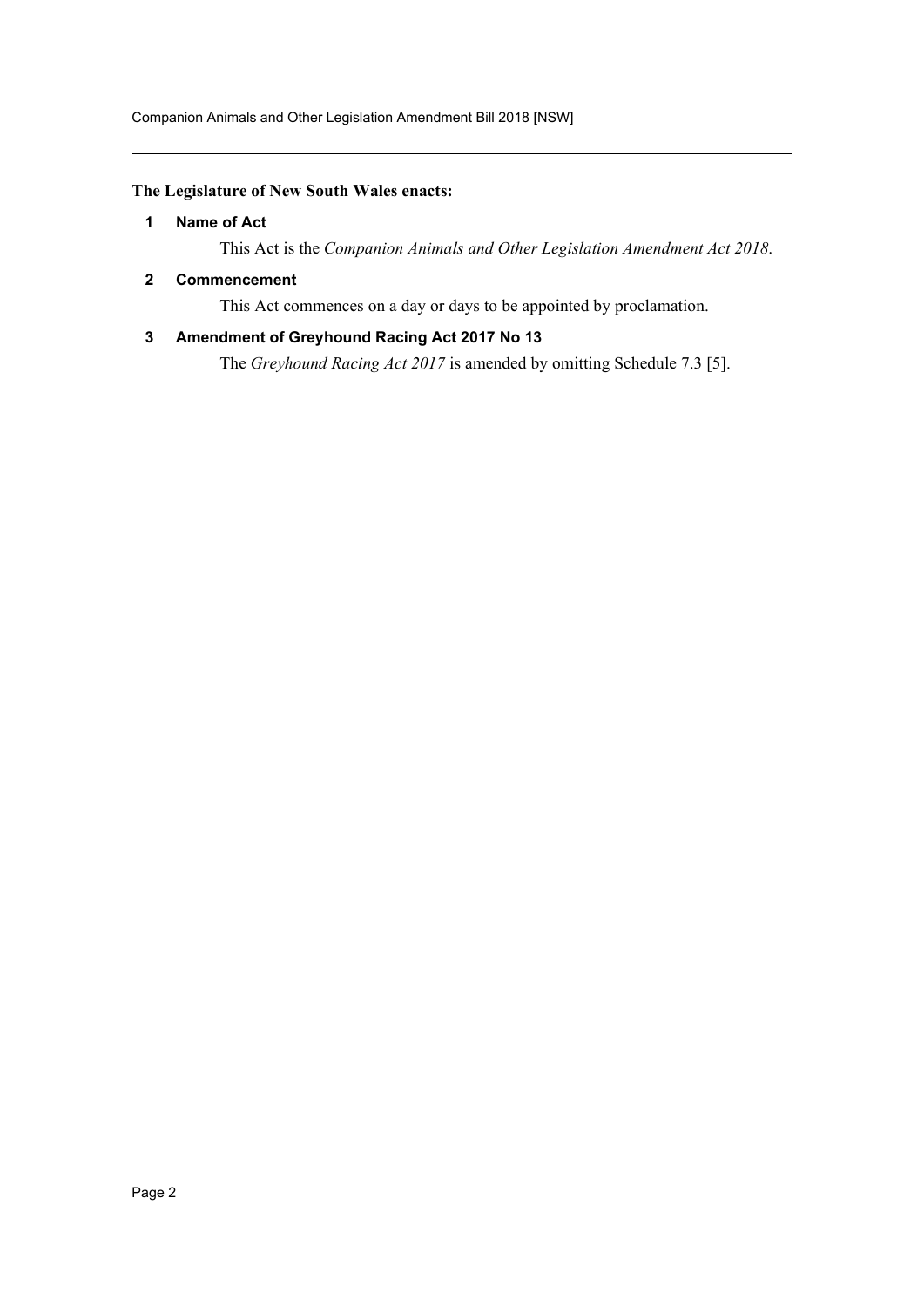## <span id="page-3-0"></span>**Schedule 1 Amendment of Companion Animals Act 1998 No 87**

**[1] Sections 5 (1) (except the definition of "Director-General"), 11 (1)–(3), 11A (b), 31 (6), 32A (6), 40, 44 (note), 51 (1) and (1A) (notes), 58DA, 62A (1), 64 (2A), 67A, 72 (1) and (4), 74 (1), (3) and (4), 75 (1), (3), (4), (7) (a1) and (8)–(10), 84 (2), 85 (4), 86, 88A and 89 (3) (c) and (d) and (4) (c)**

Omit "Director-General" wherever occurring.

Insert instead "Departmental Chief Executive".

## **[2] Section 5 Definitions**

Omit the definition of *Director-General* from section 5 (1). Insert in alphabetical order: *Departmental Chief Executive* means the Chief Executive of the Office of Local Government.

> *permit* means a permit issued under Part 2A. *rehoming organisation* means:

- (a) a council or any other operator of a council pound, or
- (b) the Animal Welfare League NSW, or
- (c) The Cat Protection Society of NSW Inc, or
- (d) the Royal Society for the Prevention of Cruelty to Animals; New South Wales, or
- (e) any other organisation that is, for the time being, designated as a rehoming organisation by the Departmental Chief Executive under section 88B.

## **[3] Section 9 Registration required from age 6 months**

Omit the penalty from section 9 (1). Insert instead:

Maximum penalty:

- (a) in the case of a dangerous, menacing or restricted dog—60 penalty units for a first offence or 70 penalty units for a second or subsequent offence, or
- (b) in any other case—50 penalty units for a first offence or 60 penalty units for a second or subsequent offence.

## **[4] Section 10 Regulations may require registration**

Omit the penalty. Insert instead:

Maximum penalty:

- (a) in the case of a dangerous, menacing or restricted dog—60 penalty units for a first offence or 70 penalty units for a second or subsequent offence, or
- (b) in any other case—50 penalty units for a first offence or 60 penalty units for a second or subsequent offence.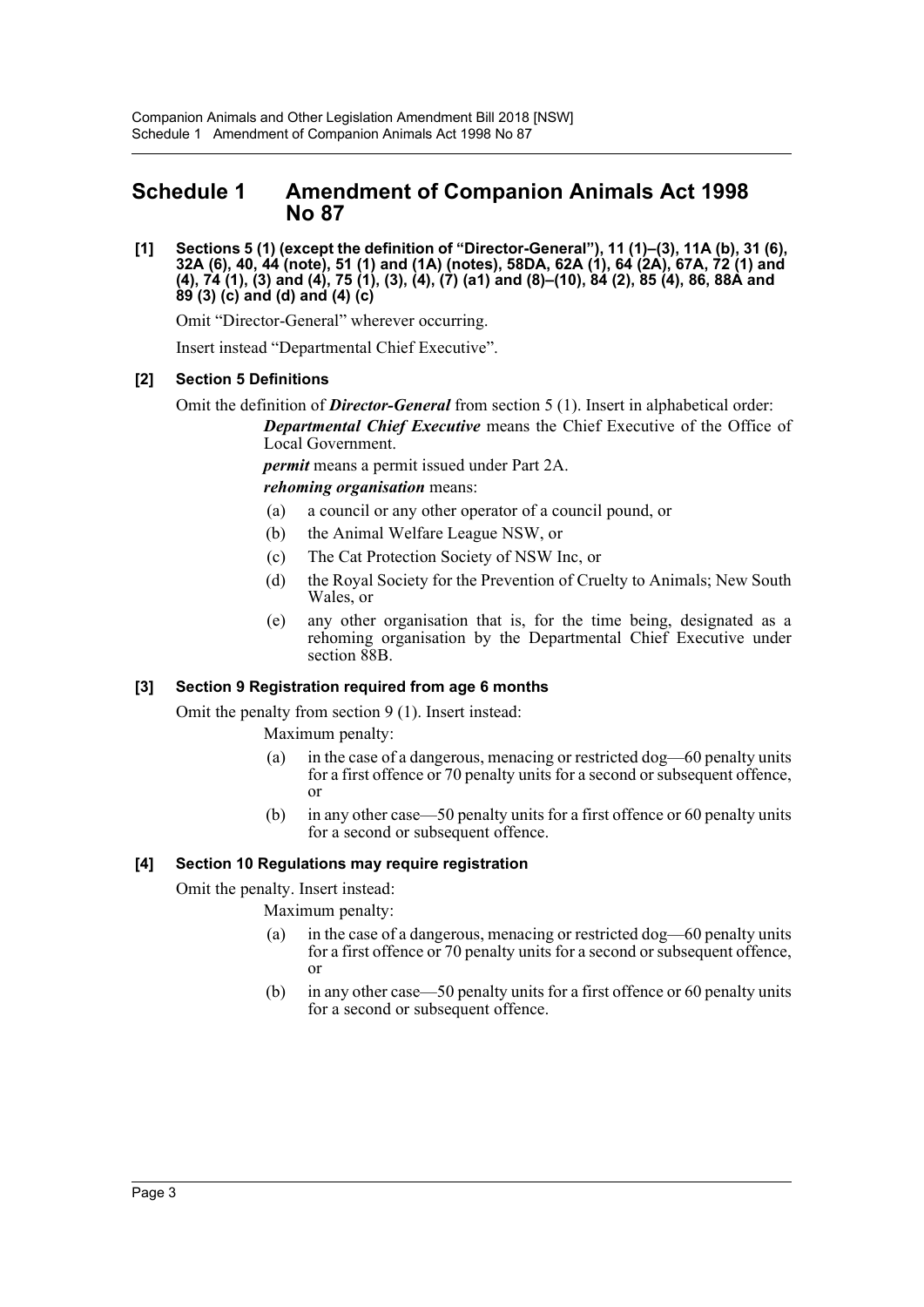## **[5] Section 10B Notice requiring companion animal to be registered**

Omit the penalty from section 10B (2). Insert instead:

Maximum penalty:

- (a) in the case of a dangerous, menacing or restricted dog—60 penalty units for a first offence or 70 penalty units for a second or subsequent offence, or
- (b) in any other case—50 penalty units for a first offence or 60 penalty units for a second or subsequent offence.

## **[6] Part 2A**

Insert after Part 2:

## **Part 2A Annual permits for certain companion animals**

## **Division 1 Requirement for permit**

## **11B Annual permit required for cats that are not desexed**

- (1) A permit is required to own a cat that is 4 months old or older, unless the cat is desexed.
- (2) The owner of a cat that is not desexed and for which a permit is required is guilty of an offence if a permit is not in force in relation to the cat. Maximum penalty: 50 penalty units.
- (3) The following grace periods apply to an offence against this section:
	- (a) the period of 2 months after a cat reaches 4 months of age,
	- (b) the period of 2 months (or any other period prescribed by the regulations) after a person acquires ownership of a cat.
- (4) A person cannot be proceeded against, and a section 11E notice cannot be issued, for an offence committed in relation to a cat during a grace period for an offence against this section if the person duly applies for a permit for the cat by the end of the grace period.

## **11C Annual permit required for dangerous dogs**

- (1) A permit is required to own a dangerous dog. The permit is required on and from the date that is 7 days after the declaration that the dog is a dangerous dog takes effect.
- (2) The owner of a dangerous dog is guilty of an offence if a permit is not in force in relation to the dog on or after the date from which it is required under this section.

Maximum penalty: 60 penalty units.

(3) This section applies to a dog whether or not the dog is also a restricted dog and, accordingly, another permit will be required by section 11D if that section applies.

## **11D Annual permit required for restricted dogs**

(1) A permit is required to own a restricted dog. The permit is required on and from the following date: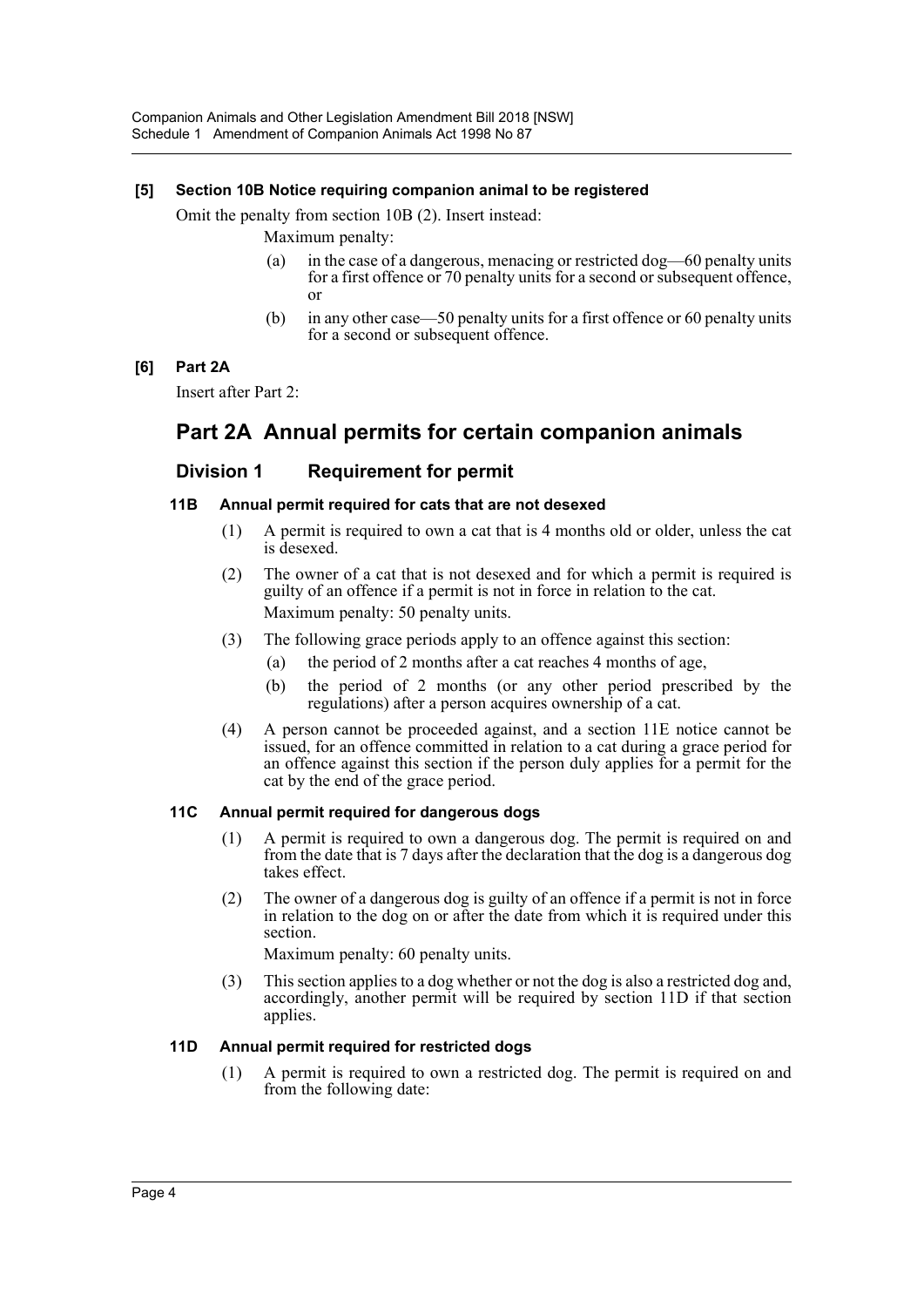- (a) if the dog is an American pit bull terrier, pit bull terrier, Japanese tosa, dogo Argentino or fila Brasileiro, Perro de Presa Canario or Presa Canario—the date that the animal is 6 months old,
- (b) if the dog is of a breed, kind or description whose importation into Australia is prohibited by or under the *Customs Act 1901* of the Commonwealth—21 days after the importation of the breed, kind or description of the dog was first prohibited,
- (c) if the dog is declared to be a restricted dog by an authorised officer of a council under Division 6 of Part 5—21 days after the declaration takes effect,
- (d) if the dog is of a breed, kind or description prescribed by the regulations for the purposes of section 55—21 days after the day that the breed, kind or description was first prescribed.
- (2) The owner of a restricted dog is guilty of an offence if a permit is not in force in relation to the dog on or after the date from which it is required under this section.

Maximum penalty: 60 penalty units.

(3) This section applies to a dog whether or not the dog is also a dangerous dog and, therefore, another permit will be required by section 11C if that section applies.

## **11E Notice requiring permit for companion animal**

- (1) If this Division requires a permit to own a companion animal, the council of the area in which the animal is ordinarily kept may give the owner of the animal a notice, in the approved form, requiring the owner to apply for a permit in relation to the animal within 14 days after the date the notice is given.
- (2) The owner of the companion animal must comply with the notice. Maximum penalty:
	- (a) in the case of a cat—50 penalty units, or
	- (b) in the case of a dangerous dog or restricted dog—60 penalty units.
- (3) A notice under this section may be given on more than one occasion to the owner of a companion animal (but only after an interval of at least 3 months since the last such notice was given).

## **11F Exemptions for animals in custody of rehoming organisations**

- (1) This Division does not apply to a companion animal that is in the custody of any of the following:
	- (a) a council, or an operator of a council pound that is not a council,
	- (b) the Animal Welfare League NSW,
	- (c) The Cat Protection Society of NSW Inc,
	- (d) the Royal Society for the Prevention of Cruelty to Animals; New South Wales.
- (2) This Division does not apply to a companion animal that is in the custody of any other organisation that is, for the time being, designated as a rehoming organisation by the Departmental Chief Executive under section 88B, if the animal has not been in the custody of that organisation or any other rehoming organisation for more than 12 months.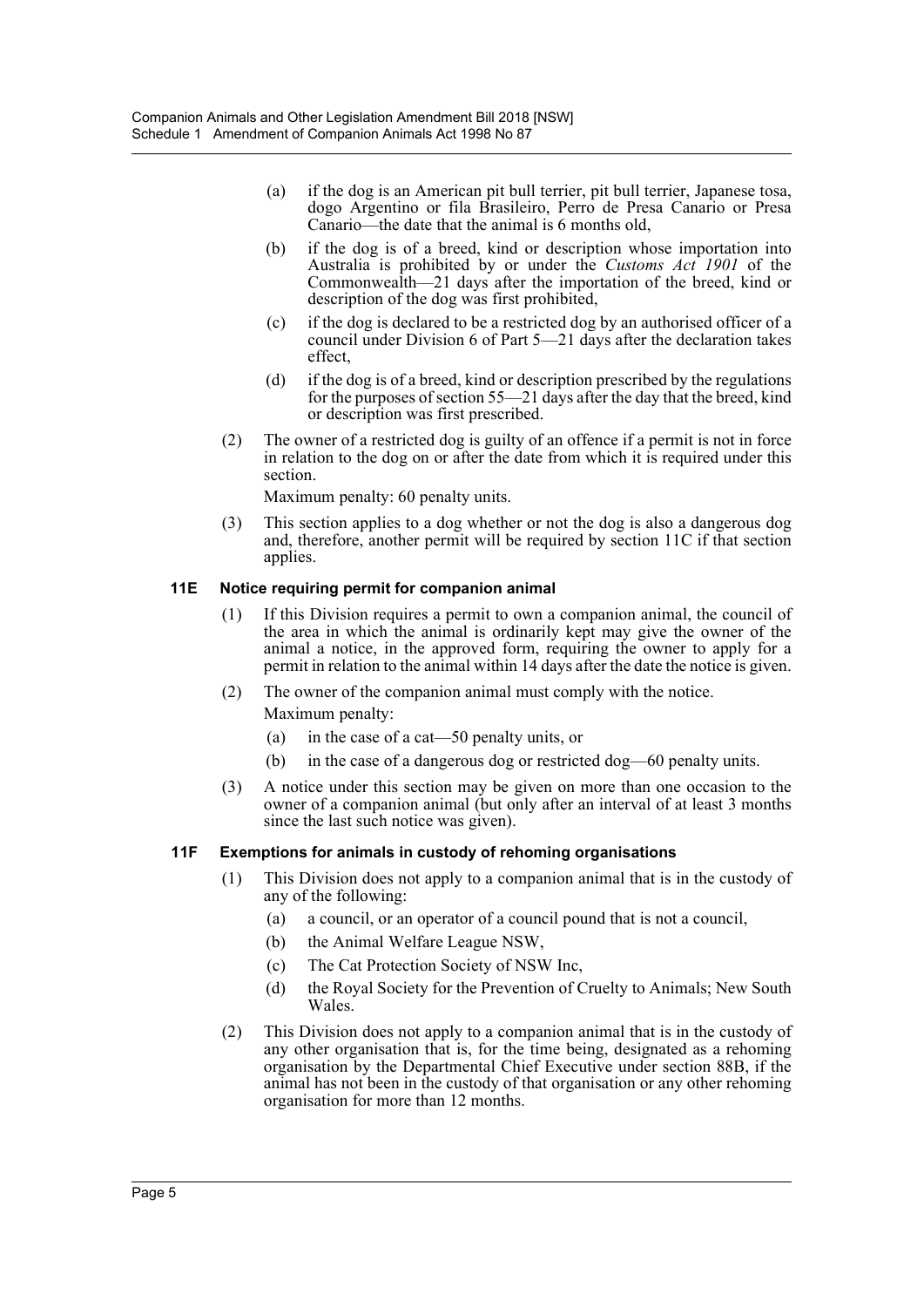## **11G Further exemptions**

This Division does not apply to any of the following companion animals:

- (a) a dog that is ordinarily used by a police officer on official duty,
- (b) a dog that is ordinarily used on official duty by a correctional officer (within the meaning of the *Crimes (Administration of Sentences) Act 1999*),
- (c) a dog used by a Commonwealth officer on official duty,
- (d) a companion animal in the custody of an accredited research establishment within the meaning of the *Animal Research Act 1985*, or the holder of an animal research authority or an animal supplier's licence within the meaning of that Act, for purposes in connection with animal research, as authorised under that Act,
- (e) a companion animal kept at a licensed animal display establishment within the meaning of the *Exhibited Animals Protection Act 1986* and lawfully exhibited in accordance with that Act,
- (f) a companion animal prescribed by, or of a class prescribed by, the regulations.

## **11H Continuing offences**

A person who commits an offence under section 11B, 11C or 11D commits another, separate, offence under that section each calendar month that the contravention of that section continues.

**Note.** This section does not limit the number of times a person may be prosecuted under section 11E (Notice requiring permit for companion animal).

## **Division 2 Permit scheme**

## **11I Application for permit**

- (1) An application for a permit must be made to the Departmental Chief Executive in accordance with the regulations.
- (2) The application fee prescribed by the regulations must be paid when the application is made or within any other period that is approved by the Departmental Chief Executive.
- (3) The application must include or be accompanied by any information and particulars that are prescribed by the regulations.
- (4) On receiving an application for a permit, the Departmental Chief Executive may carry out any investigations and inquiries that the Departmental Chief Executive considers necessary to enable the Departmental Chief Executive to consider the application properly.
- (5) Section 12 of the *Criminal Records Act 1991* does not apply in relation to an application for a permit.
- (6) A person does not commit an offence against Division 1 in respect of the ownership of a companion animal during any period in which an application for a permit duly made by the person is pending before the Departmental Chief Executive for determination.

## **11J Issuing of permit**

(1) The Departmental Chief Executive may, after considering an application for a permit: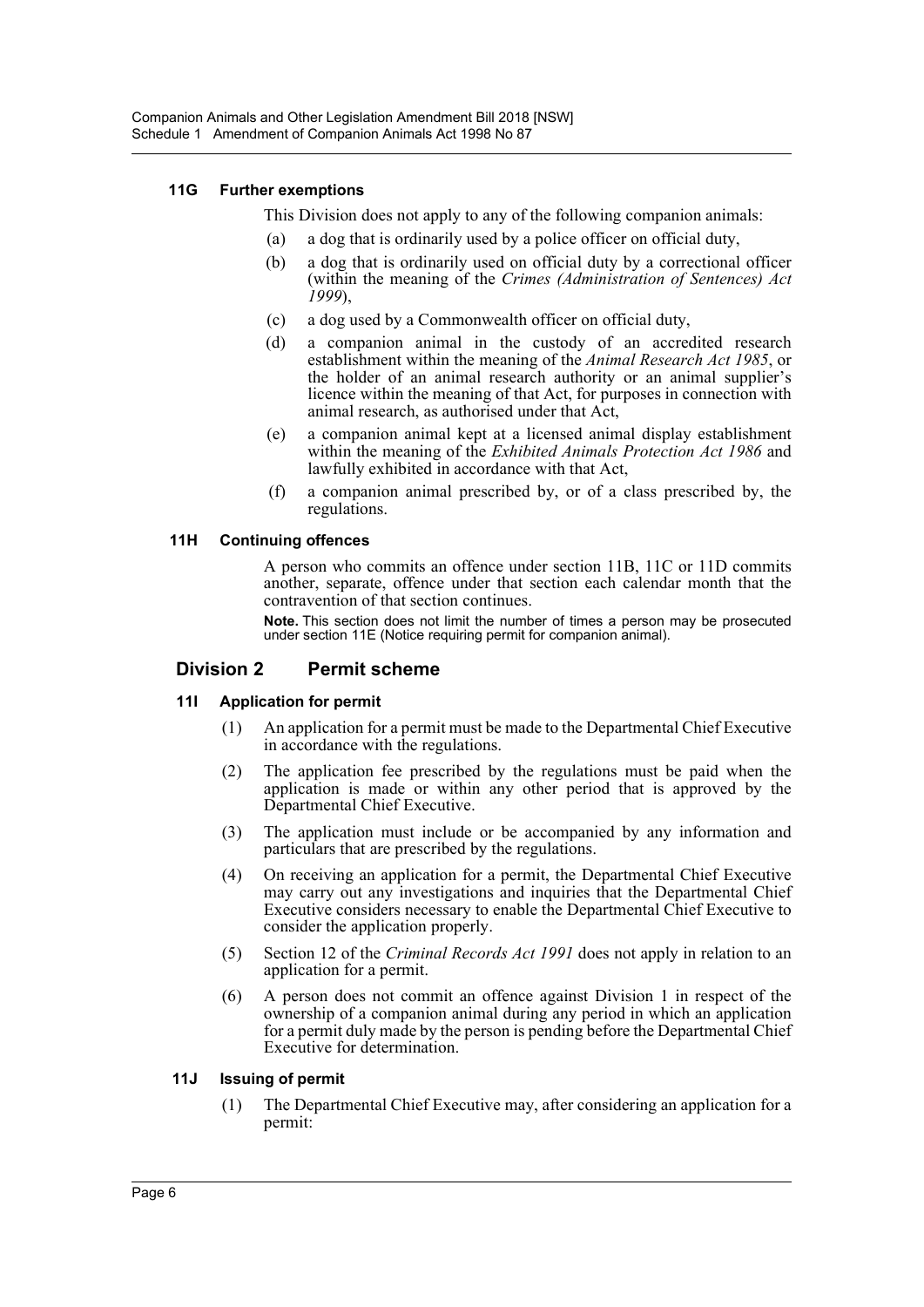- (a) issue a permit to the applicant, or
- (b) refuse to issue a permit to the applicant.
- (2) The regulations may prescribe mandatory or discretionary grounds for refusing to issue a permit.

## **11K Conditions of permit**

- (1) A permit is subject to the following conditions:
	- (a) any condition prescribed by the regulations,
	- (b) any conditions imposed on the permit by the Departmental Chief Executive, whether at the time the permit is issued or at any later time.
- (2) The Departmental Chief Executive may, at any time, by notice in writing served on the holder of the permit:
	- (a) revoke or vary any condition imposed on the permit (other than a condition prescribed by the regulations), or
	- (b) impose new conditions on the permit.
- (3) The Departmental Chief Executive may impose, revoke or vary conditions on a permit for any reason, and in circumstances, that the Departmental Chief Executive considers appropriate or necessary.
- (4) The holder of a permit must comply with any condition to which the permit is subject.

Maximum penalty: 20 penalty units.

#### **11L Term of permit**

A permit for a cat, dangerous dog or restricted dog continues in force for a period of 12 months from the date on which it was issued, or from another date specified in the permit, unless it is sooner surrendered or revoked or otherwise ceases to be in force.

## **11M Sale of animal subject to permit**

- (1) If a companion animal that is the subject of a permit is sold, the permit continues to apply to the companion animal for the remainder of the term of the permit unless it is sooner surrendered or revoked or otherwise ceases to be in force.
- (2) For the purposes of this Part, the person to whom the companion animal is sold is taken to be the holder of the permit, which is taken to be subject to the same conditions as those to which the permit was subject immediately before the sale of the animal.

## **Division 3 General**

## **11N Regulations—permits**

The regulations may make provision for or with respect to any of the following:

- (a) the making of an application for a permit (including the form of an application and the information and evidence to accompany an application),
- (b) the requirements for the issue of a permit (including any identification requirements),
- (c) the grounds for refusal of a permit,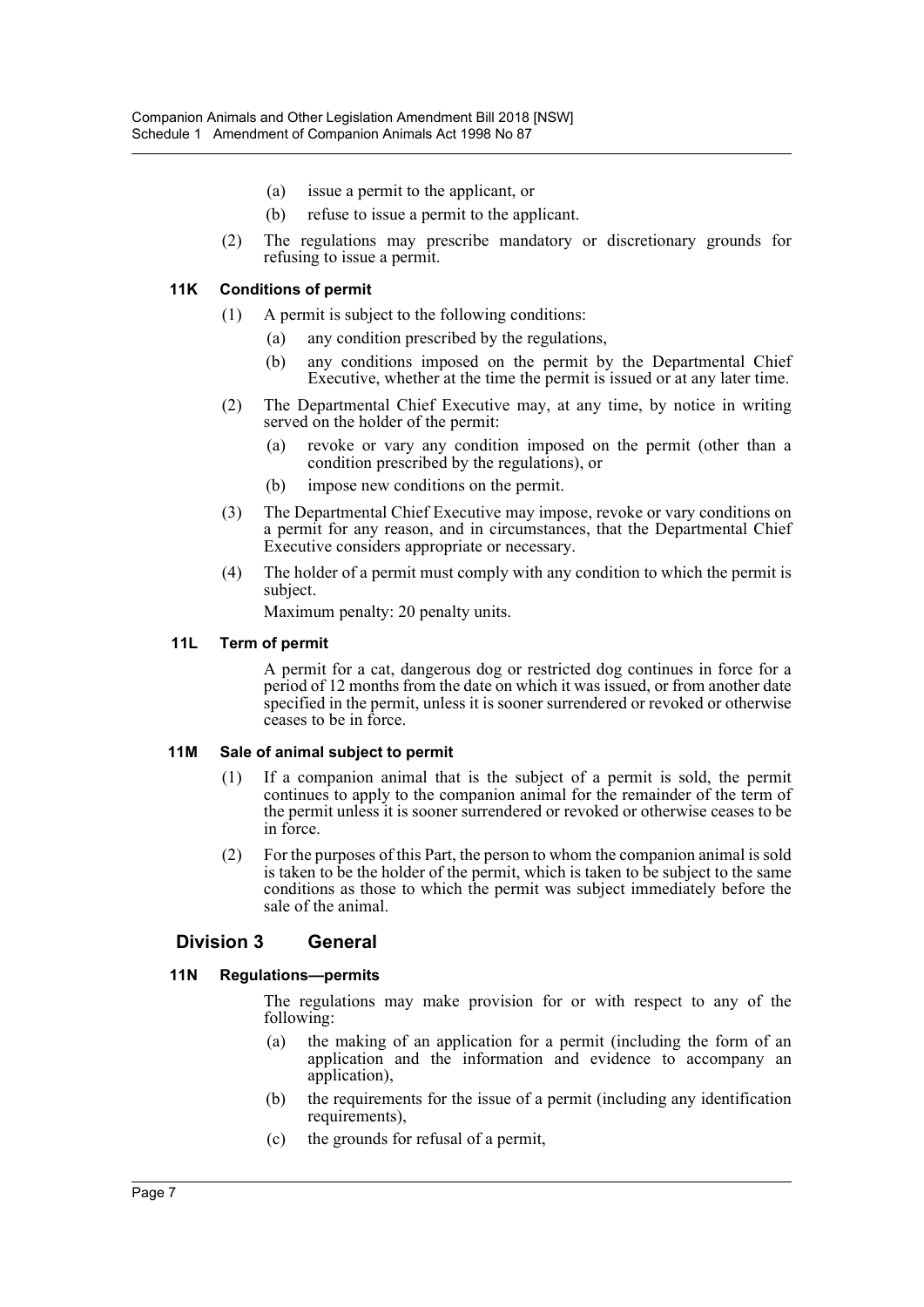- (d) the fees payable in connection with a permit or an application for the issue or renewal of a permit (including any late payment fees or fees for the issue of a replacement permit),
- (e) any exemptions from, or reductions in, any fee payable,
- (f) the renewal of permits,
- (g) the revocation of permits,
- (h) the notification, by the holder of a permit, of the sale of a companion animal that is subject to a permit,
- (i) enabling the functions of the Departmental Chief Executive under this Part to be exercised by a council or any other person, or class of persons, appointed by the Departmental Chief Executive.

## **[7] Section 12A Preventing dog from escaping**

Insert after section 12A (1):

(1A) The regulations may, for the purposes of this section, specify what constitutes or does not constitute reasonable precautions to prevent a dog from escaping.

## **[8] Section 33A Meaning of "menacing" and "menacing breed or kind of dog"**

Insert after section 33A (3):

- (4) For the purposes of this section, a *serious injury* includes any of the following:
	- (a) any injury that requires hospitalisation of a person or animal,
	- (b) a broken bone that requires medical or veterinary attention,
	- (c) a major laceration (that is, a wound caused by the tearing of body tissue or by multiple punctures caused by more than one bite from a dog) that requires medical or veterinary attention,
	- (d) a partial or total loss of sensation or function in a part of the body that requires medical or veterinary attention,
	- (e) any other injury requiring medical or veterinary attention, of the same level of seriousness as the injuries described in paragraphs  $(b)$ –(d),
	- (f) an injury that requires a person to have cosmetic surgery.
- **[9] Section 51 Owner of dangerous or menacing dog must comply with control requirements**

Insert after section 51 (1) (k):

(l) The dog must be the subject of a permit issued under this Act, as required by section 11C.

## **[10] Section 55 Interpretation**

Insert after section 55 (1) (c):

(c1) Perro de Presa Canario or Presa Canario,

## **[11] Section 56 Owner of restricted dog must comply with control requirements**

Insert after section 56 (1) (h):

## (i) **Permit required**

The dog must be the subject of a permit issued under this Act, as required by section 11D.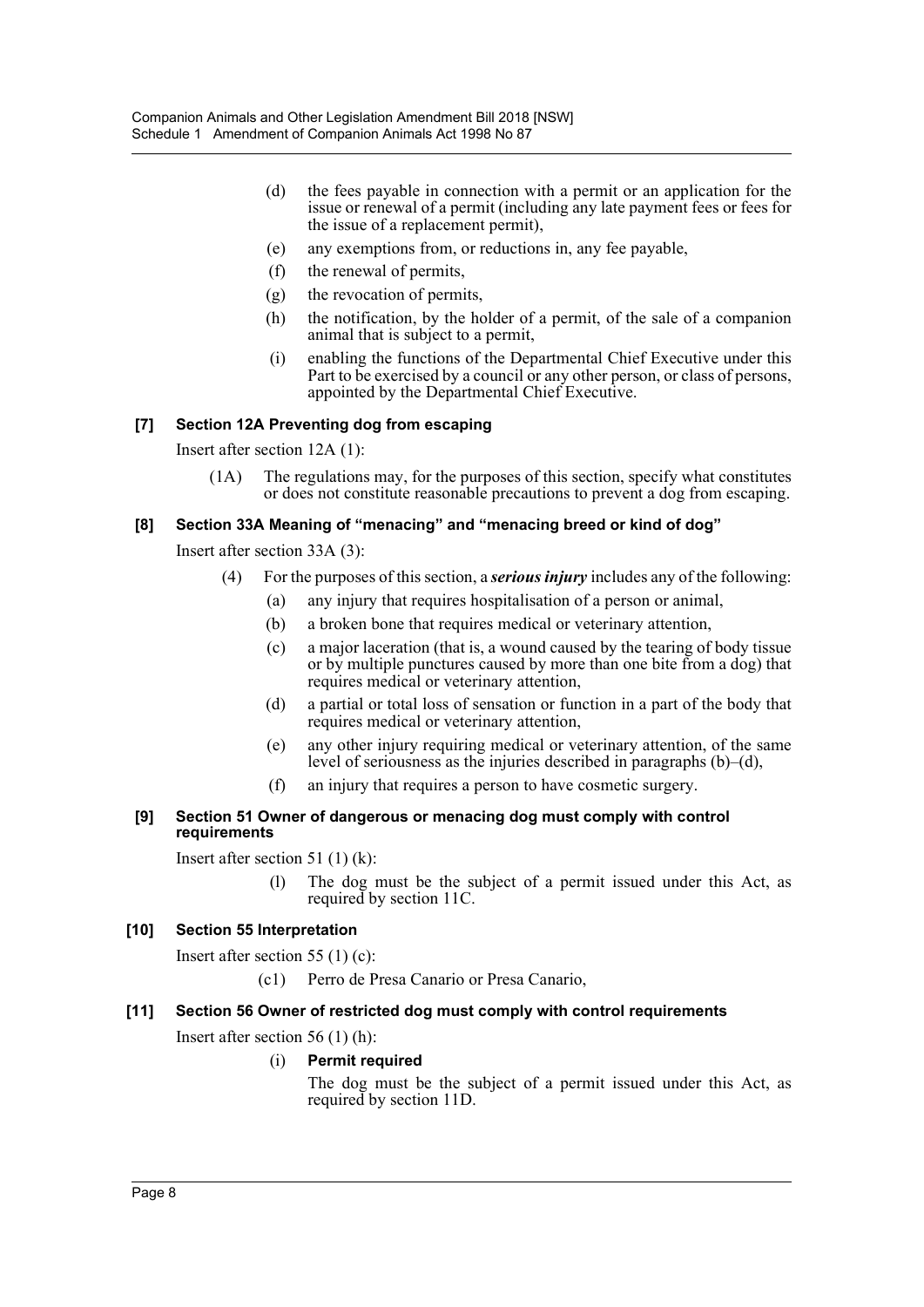#### **[12] Section 60 Assistance animal not to be denied entry**

Omit "8 penalty units" from section 60 (1). Insert instead "15 penalty units".

- **[13] Section 61 Unlawful to impose charge for entry of assistance animal** Omit "8 penalty units" from section 61 (1). Insert instead "15 penalty units".
- **[14] Sections 74 and 75**

Omit the sections.

**[15] Part 9**

Insert after Part 8:

## **Part 9 The Register of Companion Animals**

## **Division 1 Preliminary**

#### **78 Definitions**

In this Part:

*authorised identifier* means a person who is an authorised identifier under the regulations.

*breeder identification number*, in relation to a person, means:

- (a) in any case—the number allocated to the person as a breeder identification number under section 83M, or
- (b) in the case of a person who is a member of a recognised breeders' organisation—the number allocated to the person by that organisation, or
- (c) in the case of an advertisement about a greyhound—the number allocated to the owner of the animal from whose litter the greyhound being advertised was born at the time of its registration under the greyhound racing rules.

*compliance history*, in relation to a person (including a breeder), means a record of any of the following:

- (a) a conviction of the person for an offence against, or the making of an order against the person by a court under section 10 of the *Crimes (Sentencing Procedure) Act 1999* in respect of a charge for an offence against:
	- (i) this Act or the regulations, or
	- (ii) section 530 or 531 of the *Crimes Act 1900*, or
	- (iii) the *National Parks and Wildlife Act 1974* or the regulations made under that Act, being an offence that involves a dog or cat being taken into, or being in, a national park or any road traversing a national park, or
	- (iv) the *Prevention of Cruelty to Animals Act 1979* or the regulations made under that Act,
- (b) a penalty notice issued to the person for any of the following, being a notice that was not withdrawn or in relation to which a court had not dismissed the relevant charges:
	- (i) an offence against this Act or the regulations,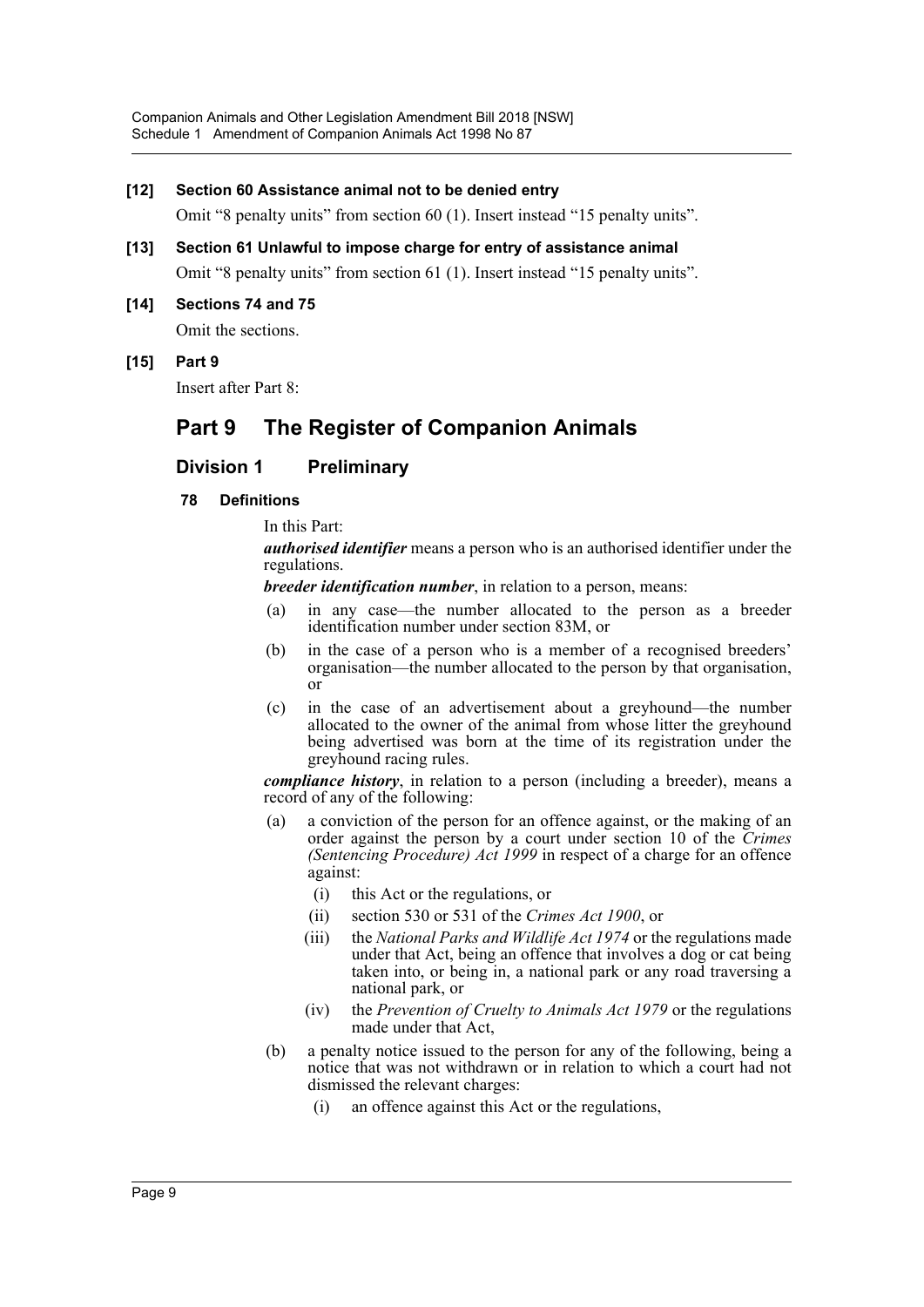- (ii) an offence against the *National Parks and Wildlife Act 1974* or the regulations made under that Act, being an offence that involves a dog or cat being taken into, or being in, a national park or any road traversing a national park,
- (iii) an offence against the *Prevention of Cruelty to Animals Act 1979* or the regulations made under that Act,
- (c) any of the following orders made in relation to the person under this Act (including an expired order):
	- (i) an order under section 23 (2) or (3) disqualifying the person,
	- (ii) a nuisance order under section 31 or 32A (2),
	- (iii) a control order under section 47,
	- (iv) a destruction order under section 48,
	- (v) an ancillary order under section 50,
- (d) any of the following orders under the *Prevention of Cruelty to Animals Act 1979* (including an expired order) made in relation to the person:
	- (i) an order under section 29C about the care of an animal,
	- (ii) an order under section 30 requiring the destruction of the animal,
	- (iii) an order under section 31 (1) relating to a conviction,
	- (iv) an interstate prohibition order that is recognised under section 31AA,
- (e) any other matter prescribed by the regulations.
- *greyhound racing rules* means the racing rules:
- (a) made by Greyhound Racing New South Wales under the *Greyhound Racing Act 2009* and in force before the repeal of that Act, or
- (b) made by the Greyhound Welfare and Integrity Commission under the *Greyhound Racing Act 2017*.

## *microchip identification number* means:

- (a) in the case of a greyhound—the identification number allocated to the microchip implanted in the greyhound in compliance with the greyhound racing rules, or
- (b) in any other case—the identification number allocated to the microchip implanted in a companion animal in connection with the identification of the animal for the purposes of section 8.

*recognised breeders' organisation* means any of the following organisations:

- (a) the Royal New South Wales Canine Council Limited (trading as Dogs New South Wales),
- (b) the NSW Cat Fanciers' Association Inc,
- (c) Australian National Cats Incorporated,
- (d) any other organisation designated by the Departmental Chief Executive for the purposes of this definition by order published in the Gazette.

*rehoming organisation number*, in relation to a rehoming organisation, means the number allocated to the organisation under section 83N.

## **Division 2 Keeping of Register**

## **79 The Register**

(1) There is to be a Register of Companion Animals.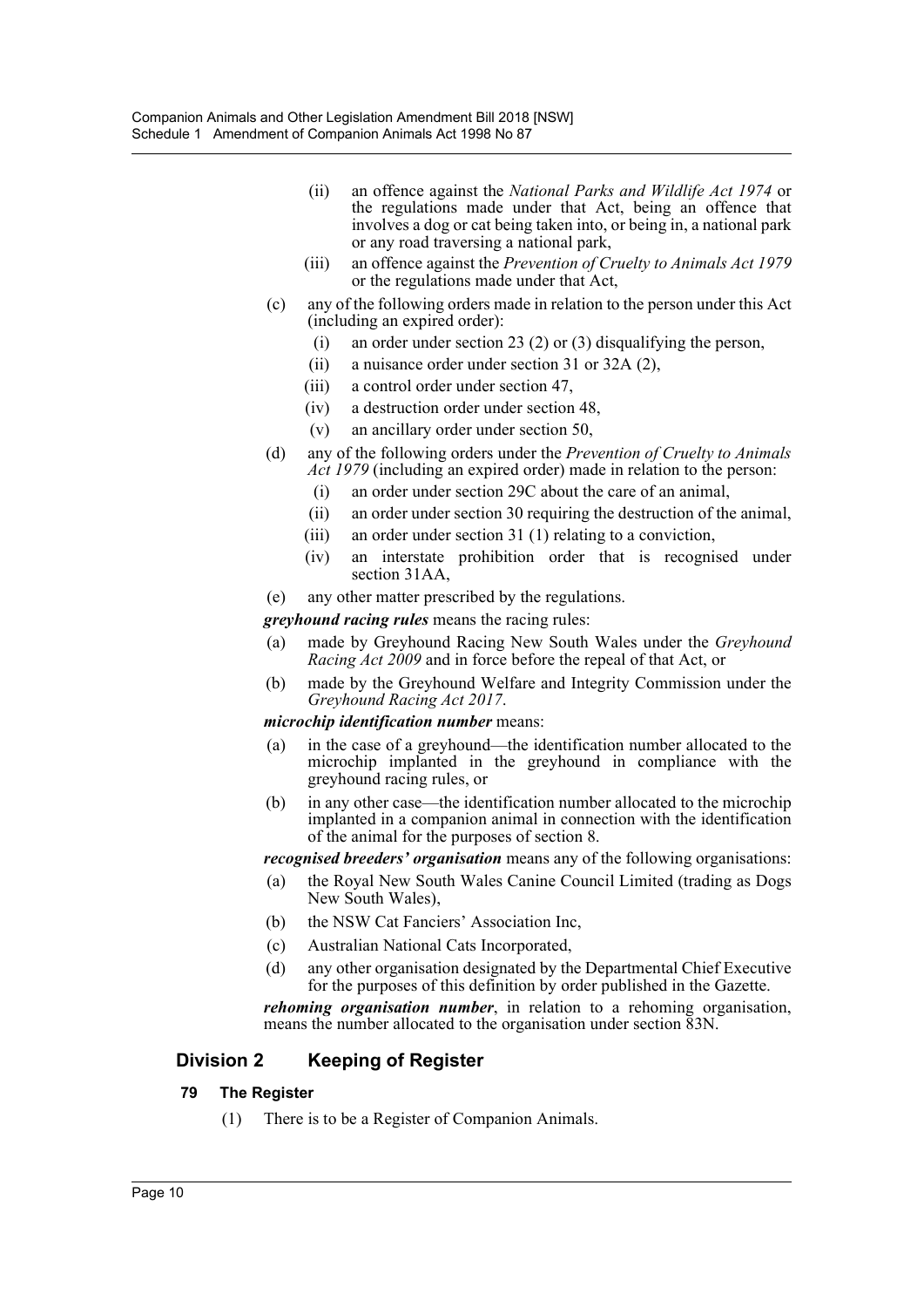- (2) The Departmental Chief Executive is responsible for the keeping and administration of the Register.
- (3) The Register is to be kept in a form that enables access to the Register to be made online by those persons who are entitled to access information contained in the Register.
- (4) The regulations may make provision for or with respect to either or both of the following:
	- (a) the manner and form in which the Register is to be kept,
	- (b) any other matter concerning the keeping and administration of the Register.

## **80 Information on the Register**

- (1) The Register is to contain the following information in relation to each registered companion animal:
	- (a) the unique identification number allocated to the microchip implanted in the animal in connection with the identification of the animal,
	- (b) in the case of a companion animal that was required to be identified for the purposes of section 8:
		- (i) the name of the authorised identifier who carried out, or supervised, the implantation of the microchip, and
		- (ii) if the authorised identifier was accredited in accordance with the regulations, the authorised identifier number of that identifier,
	- (c) in the case of a companion animal that was identified on a voluntary basis by the implantation of a microchip on or after 1 October 2001 (other than a greyhound registered in accordance with the greyhound racing rules):
		- (i) the name of the authorised identifier who carried out, or supervised, the implantation of the microchip, and
		- (ii) if the authorised identifier was accredited in accordance with the regulations, the authorised identifier number of that identifier,
	- (d) the date on which the animal was identified,
	- (e) the address of the place at which the animal is ordinarily kept,
	- (f) the name of the council of the area in which the animal is ordinarily kept,
	- (g) the type of animal (dog or cat), and the breed of the animal,
	- (h) the animal's date of birth (known or approximate),
	- (i) the animal's sex,
	- (j) the animal's colour and details of any unusual or identifying marks on the animal,
	- (k) the full name and contact details of the current owner of the animal,
	- (l) any other relevant information relating to the owner of the animal that the Departmental Chief Executive required the owner to provide in connection with an application for registration of the animal,
	- (m) the full name of any known previous owner of the animal and any other available contact details for any known previous owner of the animal,
	- (n) any other relevant information relating to any previous owner of the animal that the Departmental Chief Executive required the owner to provide in connection with an application for registration of the animal,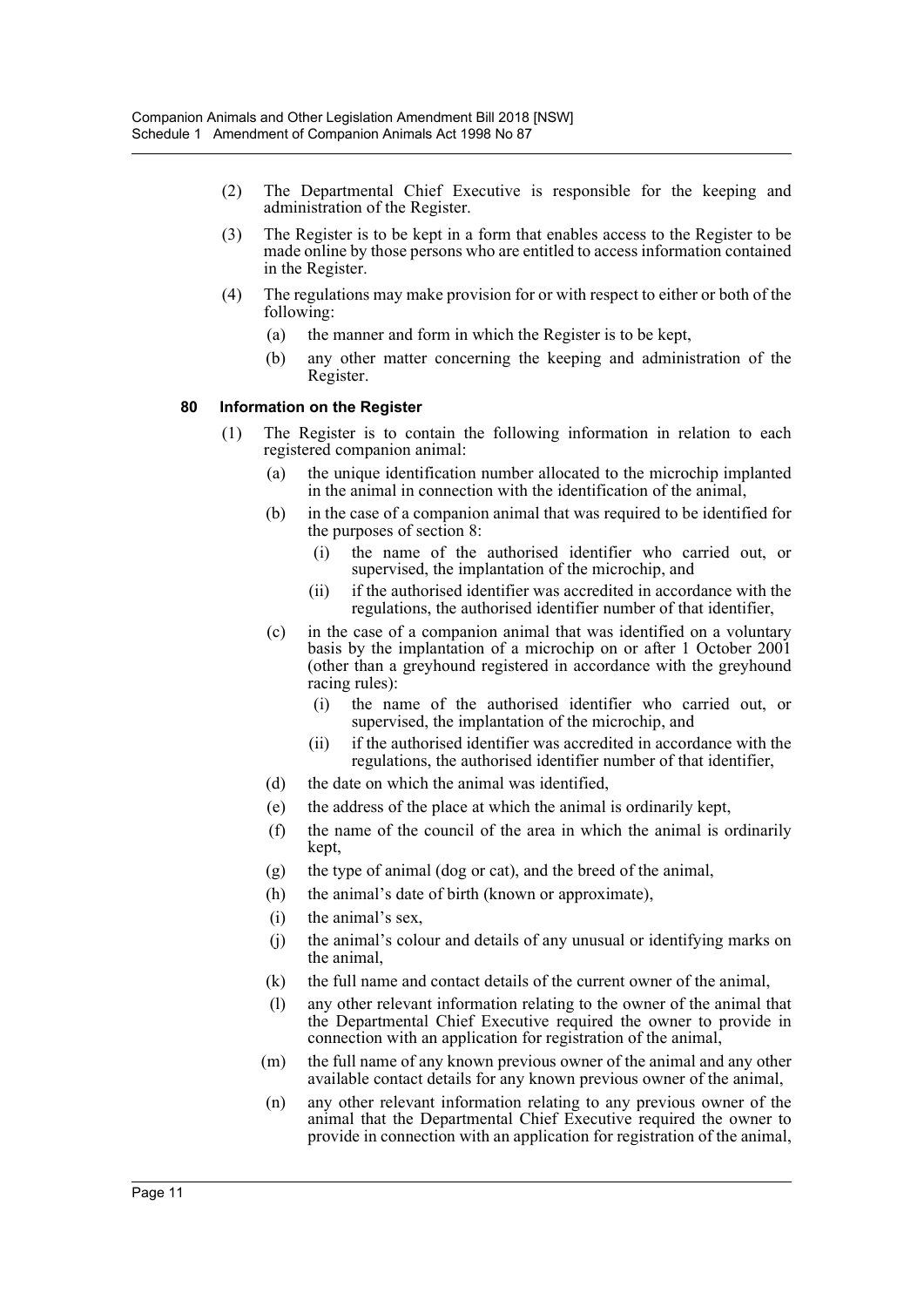- (o) the breeder identification number (if any) of the owner of the animal that produced the litter from which the animal was born,
- (p) in the case of a companion animal purchased or otherwise acquired from a rehoming organisation—the rehoming organisation number of the organisation from which the animal was purchased or otherwise acquired,
- (q) any permit details in relation to the animal,
- (r) any other information relating to the animal that the regulations require to be contained on the Register.
- (2) The Register is to contain the following information in relation to each registered owner of a companion animal specified in the Register, including any person who is no longer a registered owner:
	- (a) the name, and telephone number, of the owner,
	- (b) if the owner is a natural person—the date of birth of the owner,
	- (c) if the owner is not a natural person—any ABN or other identification information about the entity,
	- (d) the compliance history of the owner,
	- (e) any other relevant information relating to the registered owner of the animal that the Departmental Chief Executive required the registered owner to provide in connection with an application for registration of the animal.
- (3) The Register is to contain the following information in relation to a companion animal the registered owner of which is not a natural person:
	- (a) the name, date of birth and telephone number, of each natural person who, at the time of registration, was a person who will ordinarily keep the animal,
	- (b) the compliance history of that person,
	- (c) any other relevant information relating to that person that the Departmental Chief Executive required the registered owner of the animal to provide in connection with an application for registration of the animal.
- (4) The Register is also to contain any other information prescribed by the regulations.

## **Division 3 Access to Register**

## **81 Access to Register to be provided free of charge**

If a person is entitled to access information contained in the Register by this Division, the Departmental Chief Executive is required to provide that access free of charge.

## **82 Limited access by owners of companion animals**

A person who is the owner of a companion animal is entitled to access information contained in the Register, but only for the purposes of notifying, in accordance with section 11, changes in the registration information or identification information for any companion animal owned by the person.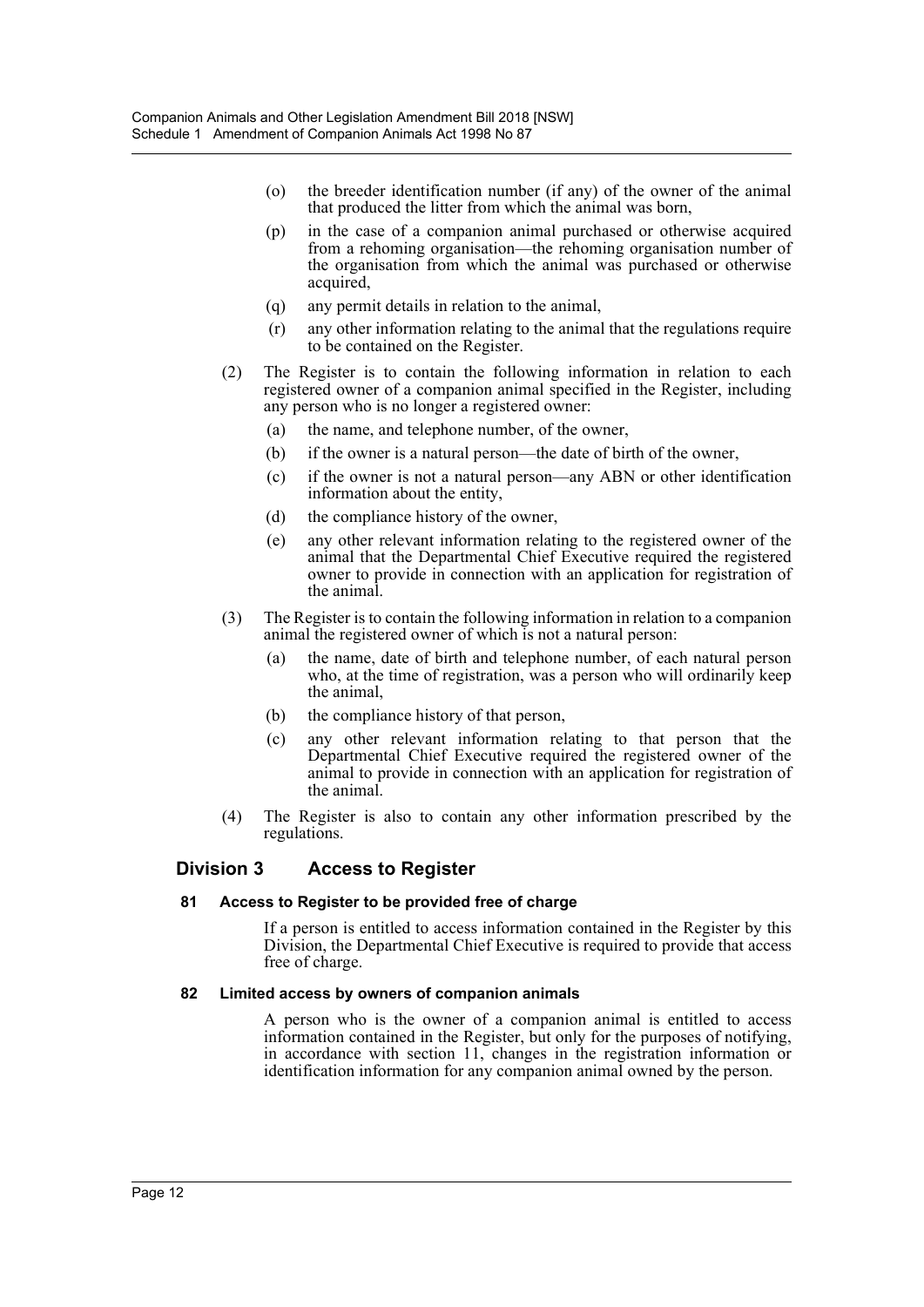## **83 Limited access by members of public**

Any member of the public is entitled to access information contained in the Register, but only for any of the following purposes:

- to ascertain whether or not a companion animal is registered (that is, whether all registration information has been entered and payment has been made),
- (b) to verify that a microchip identification number is valid,
- (c) to find the details that correspond to a microchip identification number, namely, the breed, sex and age of the relevant companion animal and whether or not it has been desexed,
- (d) to verify that a breeder identification number is valid,
- (e) to find the details that correspond to a breeder identification number, namely:
	- (i) the business name of the owner of any animal from whose litter the animal being researched was born, and
	- (ii) the breed, sex and age of all companion animals on the Register that are recorded as having been bred by any owner of the animal from whose litter the animal being researched was born,
- (f) to verify that a rehoming organisation number is valid,
- (g) to find the details that correspond to a rehoming organisation number, namely, the name and address of the relevant rehoming organisation,
- (h) to ascertain whether or not a companion animal is required to have a permit,
- (i) to determine whether or not a permit is in force in relation to the animal and the date on which any such permit expires.

## **83A Unrestricted access by Minister**

The Minister and any person acting with the Minister's authority is entitled to full and free access to information contained in the Register at all times.

#### **83B General access by Secretary of Department of Industry and persons authorised by that Secretary**

- (1) The Secretary of the Department of Industry, and any person authorised by the Secretary for the purposes of the administration and enforcement of the *Prevention of Cruelty to Animals Act 1979*, are entitled to access information contained in the Register, subject to subsection (2).
- (2) The Departmental Chief Executive may give different degrees of access to the Register to different classes of persons referred to in this section, having regard to the different functions that they perform.

## **83C General access by certain employees of local authorities**

- (1) A local authority may approve an employee or class of employees of the local authority to be eligible to access the Register, either generally or only for the purposes specified in the approval.
- (2) An approved employee is entitled to access information contained in the Register, subject to the terms of the approval.
- (3) For the purposes of this section, the Departmental Chief Executive may, from time to time, prepare, adopt or vary guidelines relating to the exercise by a local authority of the function of approving employees under this section.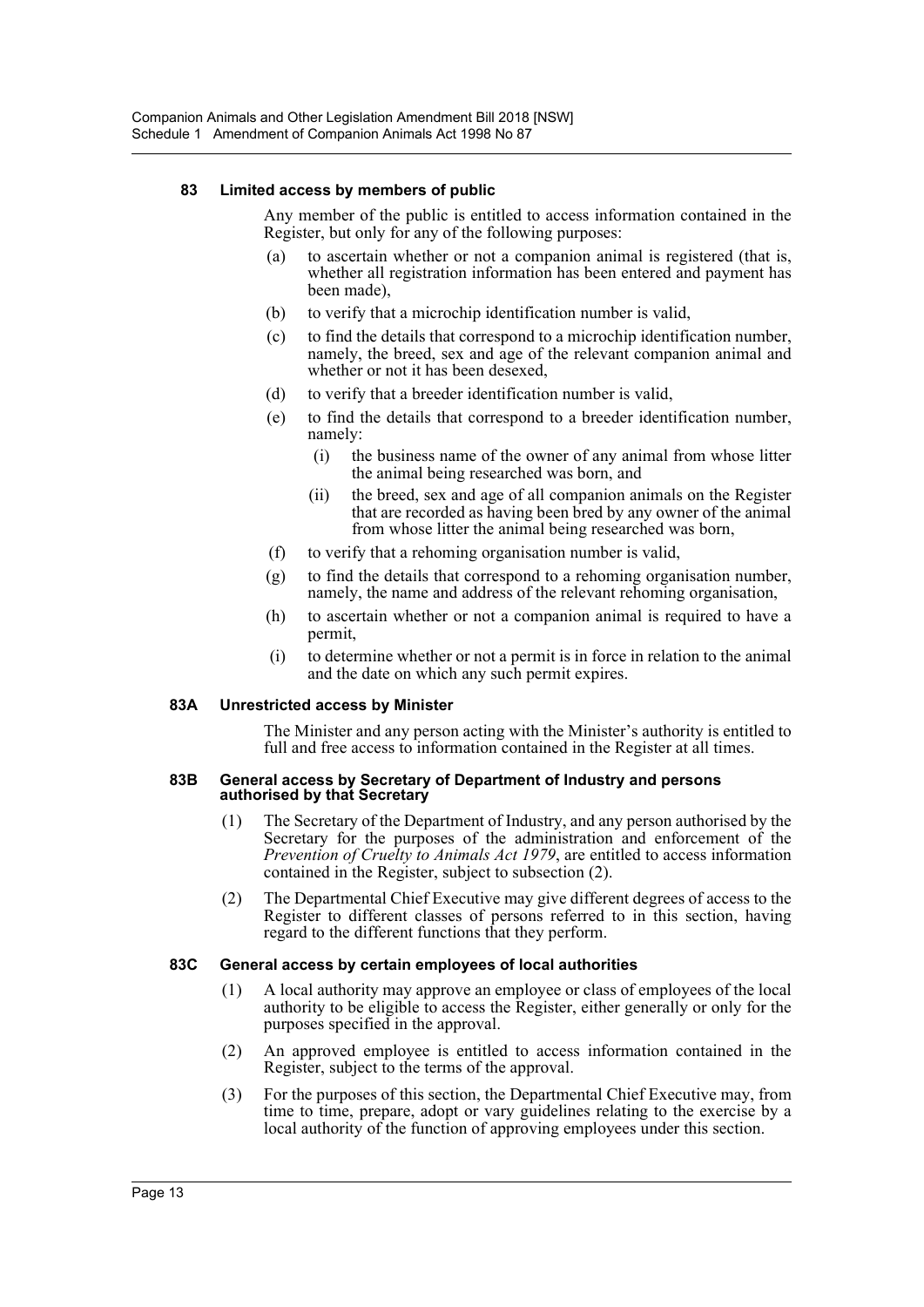- (4) The Departmental Chief Executive may, by giving a written notice to a local authority, suspend access to the Register by any specified employee, or by all employees, approved by the local authority under this section.
- (5) A local authority may withdraw an approval under this section at any time and is required to notify the Office of Local Government of that withdrawal as soon as possible after it occurs.
- (6) When exercising functions under this section, a local authority is required to comply with any relevant guidelines issued under this section.

## **83D Limited access by contractors approved by local councils**

- (1) A council may approve a person whom the council engages to operate a council pound to be eligible to access the Register, to the extent provided by this section.
- (2) A person approved by a council under this section is entitled to access information contained in the Register, but only for the following purposes:
	- (a) identifying any companion animal that has been seized or surrendered under this Act,
	- (b) locating the owner of a companion animal in the custody of the person.
- (3) For the purposes of this section, the Departmental Chief Executive may, from time to time, prepare, adopt or vary guidelines relating to the exercise by a council of the function of approving persons under this section.
- (4) The Departmental Chief Executive may, by giving written notice to a council, suspend access to the Register by any specified person, or by all persons, approved by the council under this section.
- (5) A council may withdraw an approval under this section at any time and is required to notify the Office of Local Government of that withdrawal as soon as possible after it occurs.
- (6) When exercising functions under this section, a council is required to comply with any relevant guidelines issued under this section.

## **83E Limited access by veterinary practitioners or their employees**

- (1) A veterinary practitioner is entitled to access information contained in the Register, but only for the purpose of locating the owner of a companion animal in the custody of the veterinary practitioner or his or her practice.
- (2) An employee of a veterinary practitioner who is being supervised by a veterinary practitioner is entitled to access information contained in the Register, but only for the purpose of locating the owner of a companion animal in the custody of the veterinary practitioner or his or her practice.

#### **83F Departmental Chief Executive may approve other persons to access the Register**

- (1) The Departmental Chief Executive may approve a person to have access to information contained in the Register.
- (2) A person approved under this section is entitled to access information contained in the Register, but only for the following purposes:
	- (a) identifying any companion animal that has been seized or surrendered under this Act,
	- (b) locating the owner of a companion animal in the custody of the person.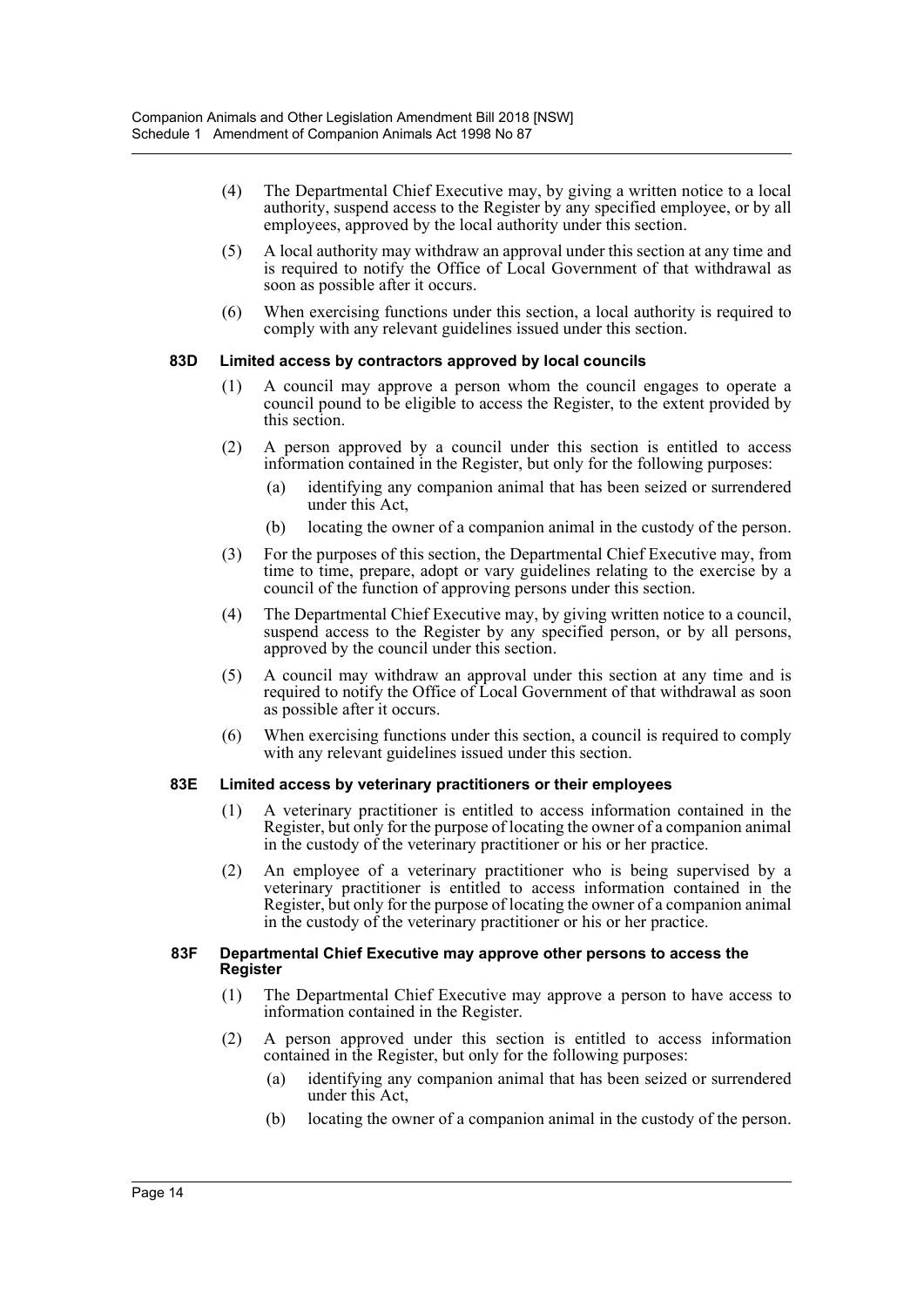- (3) The Departmental Chief Executive may withdraw an approval under this section at any time.
- (4) Before withdrawing a person's approval, the Departmental Chief Executive must:
	- (a) notify the person of the proposed withdrawal of the approval, and
	- (b) give the person a reasonable opportunity to make submissions to the Departmental Chief Executive in respect of the proposed withdrawal, and
	- (c) have due regard to any such submissions.
- (5) The Departmental Chief Executive must cause a person whose approval is withdrawn to be notified of the withdrawal in writing. Withdrawal of an approval takes effect on the day on which the notice is given, or from a later day specified in the notice.

#### **83G Regulations can authorise general or limited access by other specified officers and persons**

- (1) The following persons are entitled to access information contained in the Register:
	- (a) the holder of any office prescribed by the regulations for the purposes of this section,
	- (b) a person who is a member of a class of persons prescribed by the regulations for the purposes of this section.
- (2) The Departmental Chief Executive may give different degrees of access to the Register to different classes of persons referred to in this section, having regard to the different functions that they perform.

## **83H Regulations—access to Register**

(1) The regulations may provide for the ways in which access to the Register can or must be given.

**Note.** For example, access to the Register could be by telephone or by electronic means.

(2) The regulations may require the Departmental Chief Executive to keep specified records with respect to the access given to the Register under this Part and may provide for the persons who are entitled to access those records.

## **83I Departmental Chief Executive may issue guidelines about access to Register**

- (1) The Departmental Chief Executive may issue guidelines, not inconsistent with this Part, about the manner in which a person who is entitled under this Division to access the Register may access the Register.
- (2) A person who is entitled under this Division to access the Register is entitled only to the extent that the person complies with any guidelines issued under this Division.

## **Division 4 Arrangements about Register**

#### **83J Agreements about Register**

(1) The Departmental Chief Executive may enter into an agreement or other arrangement with any person or body in respect of the exercise of functions of the Departmental Chief Executive under this Act by the person or body on behalf of the Departmental Chief Executive.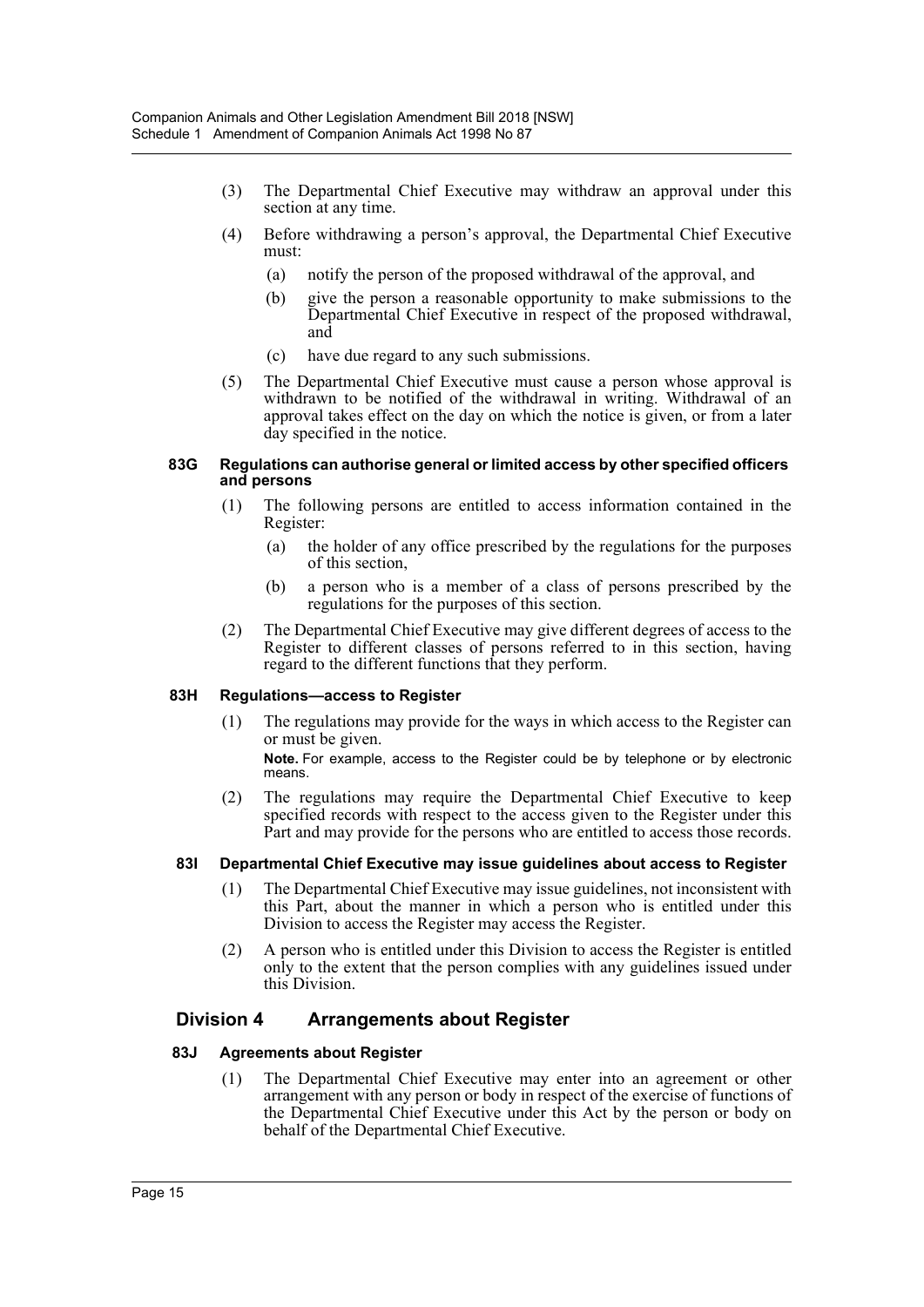(2) Such an agreement or other arrangement can make provision for the ownership of information entered on the Register to be vested in the Departmental Chief Executive.

## **83K Exchange of information with other Australian jurisdictions**

- (1) Relevant information held by the Departmental Chief Executive may be provided to a relevant inter-State enforcement agency for the purposes of the administration or enforcement by that agency of legislation concerning animal welfare or management, including the prevention of cruelty to animals.
- (2) The Departmental Chief Executive may enter into an arrangement (an *information sharing arrangement*) with a relevant inter-State enforcement agency for the purpose of sharing or exchanging relevant information held by the Departmental Chief Executive or the agency.
- (3) The *relevant information* held by the Departmental Chief Executive that may be provided under this section, and to which an information sharing arrangement may relate, is limited to the following:
	- (a) information concerning the contravention of this Act or the regulations,
	- (b) information concerning an offence under the *Prevention of Cruelty to Animals Act 1979* or section 530 or 531 of the *Crimes Act 1900*,
	- (c) information concerning the registration of companion animals under this Act,
	- (d) details of complaints relating to animal welfare,
	- (e) any other information of a type prescribed by the regulations.
- (4) Under an information sharing arrangement, the Departmental Chief Executive and the relevant inter-State enforcement agency are, despite any other Act or law of the State, authorised:
	- (a) to request and receive information held by the other party to the arrangement, and
	- (b) to disclose information to the other party, and
	- (c) to hold and use the information so received.
- (5) Subsection (4) applies only to the extent that the information is reasonably necessary to assist in the exercise of functions under this Act or of the functions of the relevant inter-State enforcement agency concerned that relate to animal welfare or management, including the prevention of animal cruelty.
- (6) This section does not:
	- (a) require the Departmental Chief Executive to provide information to a relevant inter-State enforcement agency only in accordance with subsection (1) or with an information sharing arrangement where that information can otherwise be lawfully provided, or
	- (b) limit the operation of any other Act or law under which a relevant inter-State enforcement agency is authorised or required to disclose information to another person or body.
- (7) In this section:

*information* includes reports, recommendations, opinions, assessments and operational plans.

*relevant inter-State enforcement agency* means an agency of the Commonwealth or another State or Territory that has functions concerning the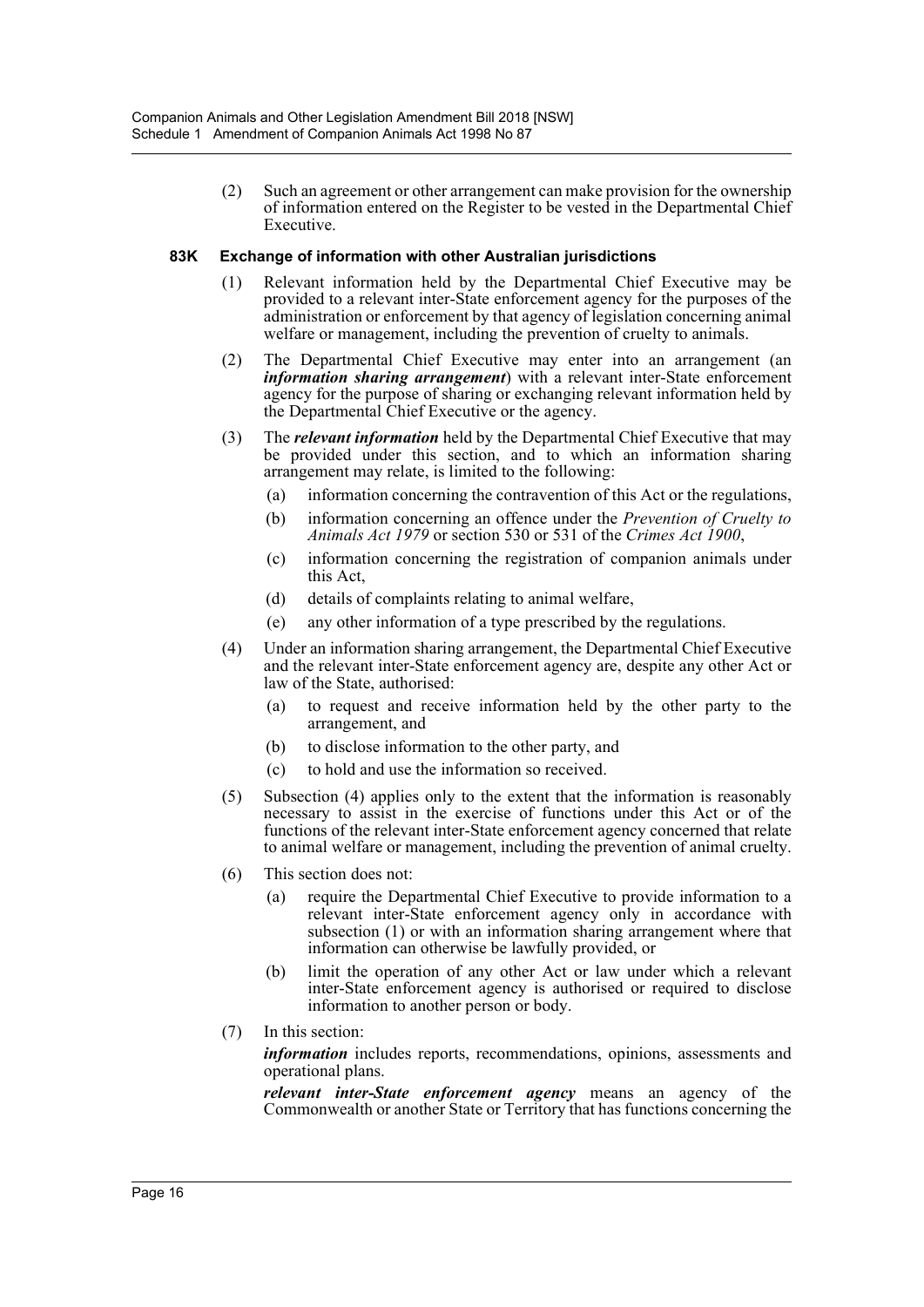enforcement of a law about animal welfare or management, including the prevention of cruelty to animals, and includes the following:

- (a) a police force,
- (b) an animal welfare body,
- (c) a local government body,
- (d) a government department or public authority.

## **Division 5 Miscellaneous**

## **83L Certificates relating to Register**

- (1) The Departmental Chief Executive can issue a certificate certifying as to whether or not a particular companion animal is or was registered at a particular time and certifying any registration information for the animal entered on the Register at a particular time.
- (2) The certificate is evidence of the matters certified. Information entered on the Register is presumed (in the absence of evidence to the contrary) to be correct. **Note.** Such a certificate can be used as evidence of (for example) the name of the registered owner of a companion animal and the address at which it is ordinarily kept.

## **83M Allocation of breeder identification numbers**

The Departmental Chief Executive may allocate a breeder identification number to any person who is the owner of a companion animal that has a litter.

## **83N Allocation of rehoming organisation numbers**

The Departmental Chief Executive may allocate a rehoming organisation number to any rehoming organisation that has applied to the Departmental Chief Executive for a number.

## **[16] Section 84 Establishment of Fund**

Insert ", permit fees" after "registration fees" in section 84 (1) (a).

## **[17] Section 85 Payments from the Fund**

Insert after section 85 (1) (b):

(b1) any refund of registration fees, permit fees or other amounts paid under this Act, in circumstances in which the Departmental Chief Executive considers that it is reasonable and necessary to do so, and

## **[18] Section 86A**

Insert before section 87:

## **86A Ear-marking or tattooing of animals**

- (1) A veterinary practitioner who desexes a female companion animal is to ear-mark or tattoo the animal, for the purpose of indicating that the animal is desexed, at the time that it is under anaesthetic for the desexing procedure.
- (2) Subsection (1) does not authorise or require any ear-marking or tattooing procedure to be undertaken without the consent of the owner of the companion animal.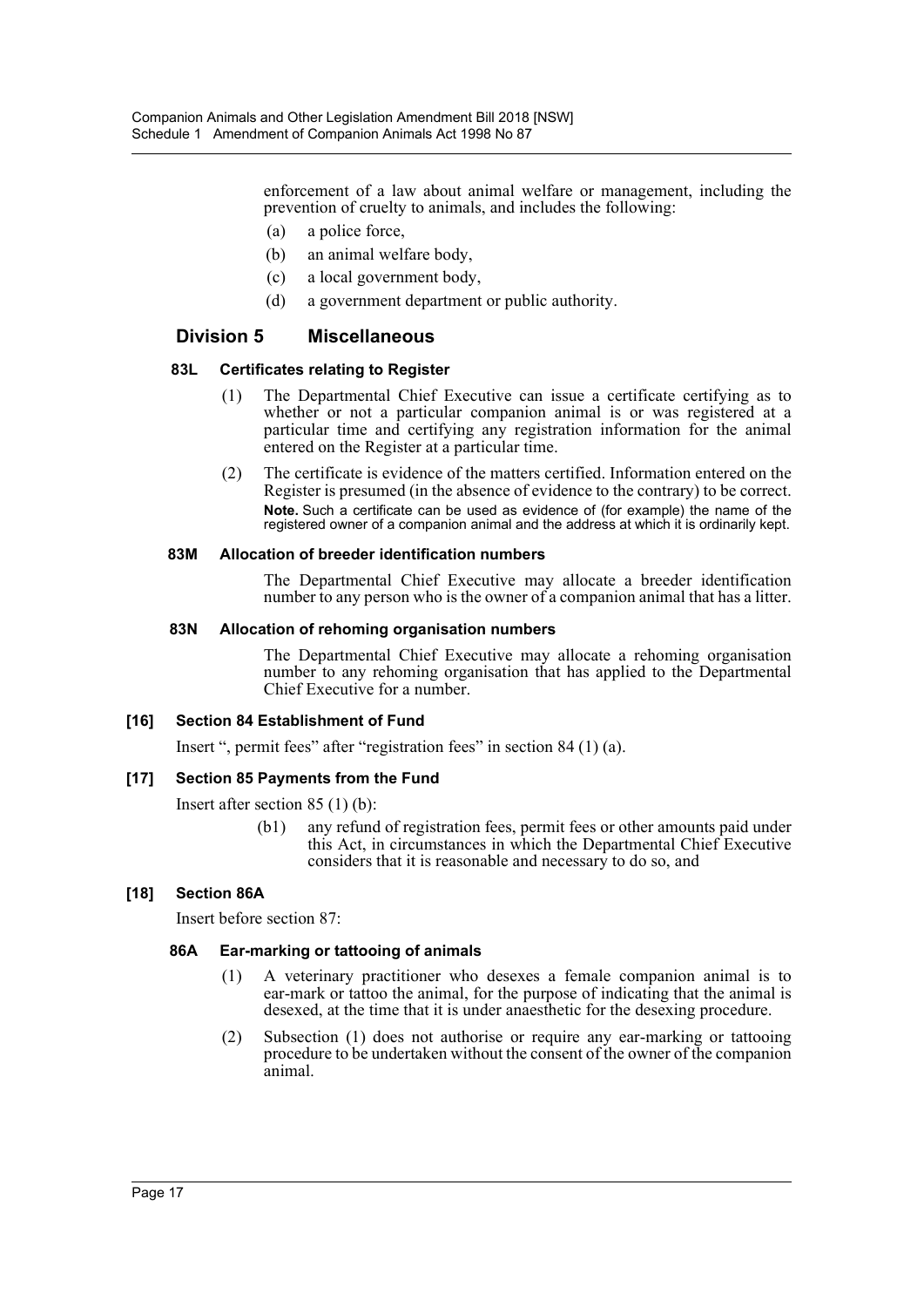- (3) Subsection (1) does not apply if:
	- (a) the veterinary practitioner has sought the consent of the owner of the companion animal and the owner has denied consent to the ear-marking or tattooing procedure, or
	- (b) the veterinary practitioner considers that the ear-marking or tattooing procedure cannot be undertaken safely and humanely at that time.
- (4) For the purposes of this section, the Departmental Chief Executive may, from time to time, prepare, adopt or vary guidelines relating to ear-marking or tattooing of companion animals.

## **[19] Section 88**

Omit the section. Insert instead:

#### **88 Delegation by Departmental Chief Executive**

The Departmental Chief Executive can delegate any of his or her functions under this Act (other than this power of delegation) or the regulations to any officer of the Office of Local Government.

## **[20] Section 88B**

Insert after section 88A:

## **88B Designation of organisations as rehoming organisations**

- (1) The Departmental Chief Executive may, by notice in writing, designate an organisation as a rehoming organisation.
- (2) The designation of an organisation under this section:
	- (a) may be granted subject to conditions or unconditionally, and
	- (b) may be revoked by the Departmental Chief Executive, by notice in writing.
- (3) The Departmental Chief Executive may, in the same notice or in a further written notice, exempt an organisation that has been designated under this section from any or all of the following obligations:
	- (a) the obligation under section 9 to register any or all companion animals in the custody of the organisation,
	- (b) the obligation to pay a fee for the registration of any or all companion animals in the custody of the organisation,
	- (c) the obligation to pay a fee for a permit relating to any or all companion animals in the custody of the organisation.
- (4) The exemption of an organisation under this section:
	- (a) may be granted subject to conditions or unconditionally, and
	- (b) may be revoked by the Departmental Chief Executive, by notice in writing.

## **[21] Section 89 Confidentiality of certain information**

Omit section 89 (4) (b). Insert instead:

(b) as authorised or required by Division 3 of Part 9, but only if done in accordance with any guidelines under section 83I, or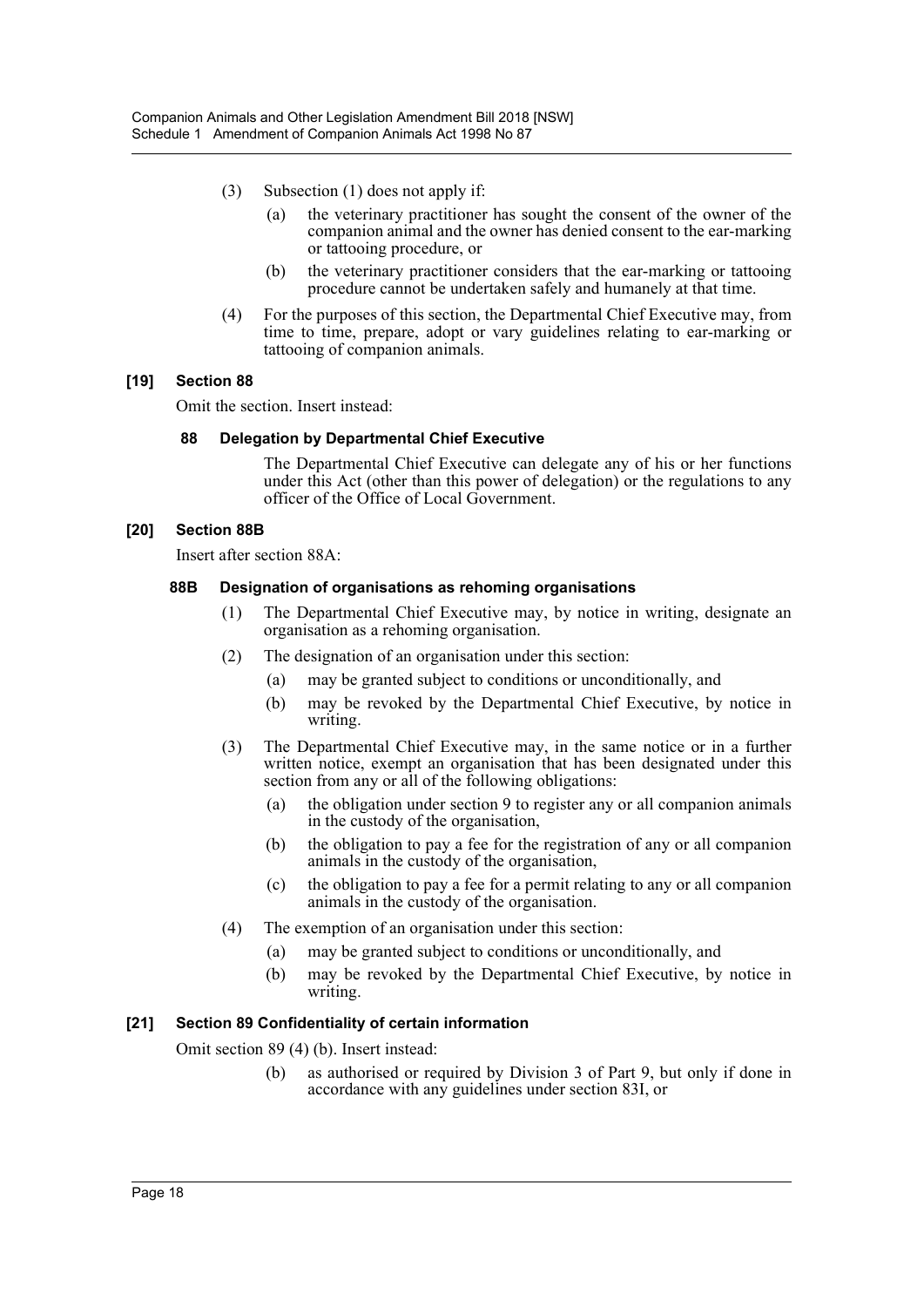## **[22] Schedule 3 Savings and transitional provisions**

Insert at the end of the Schedule, with appropriate Part and clause numbering:

## **Part Provisions consequent on enactment of Companion Animals and Other Legislation Amendment Act 2018**

## **Meaning of "amending Act"**

In this Part:

*amending Act* means the *Companion Animals and Other Legislation Amendment Act 2018.*

#### **Permit requirement does not apply to cats registered before requirement imposed**

- (1) Section 11B, as inserted by the amending Act, does not apply to a cat that was registered before the commencement of the section.
- (2) Section 11B, as inserted by the amending Act, does not apply to a cat that was born before the commencement of the section that was not registered before that commencement until the date that is 21 days (or any longer period prescribed by the regulations) after the commencement of the section, or the date that the cat is 4 months old, whichever occurs later.

#### **Permit requirements extend to dogs declared dangerous before requirement imposed**

- (1) Sections 11C and 51 (1) (l), as inserted by the amending Act, extend to a dog that was declared to be a dangerous dog before the commencement of the provisions.
- (2) In such a case, a permit is required under section 11C on and from the date that is 21 days (or any longer period prescribed by the regulations) after the commencement of section 11C.

#### **Permit requirements extend to dogs declared restricted before requirement imposed**

- (1) Sections 11D and 56 (1) (i), as inserted by the amending Act, extend to a dog that was a restricted dog, within the meaning of section 55, before the commencement of the provisions.
- (2) In such a case, a permit is required under section 11D on and from the date that is 21 days (or any longer period prescribed by the regulations) after the commencement of section 11D.

## **Certain organisations taken to be approved rehoming organisations**

- (1) In this clause:
	- *existing approved organisation* means an organisation that was, immediately before the commencement of section 88B, as inserted by the amending Act, the subject of an approval granted by the Departmental Chief Executive for the purposes of clause 16 (d) of the *Companion Animals Regulation 2008*.
- (2) An existing approved organisation is, on and from the commencement of section 88B, taken to have been: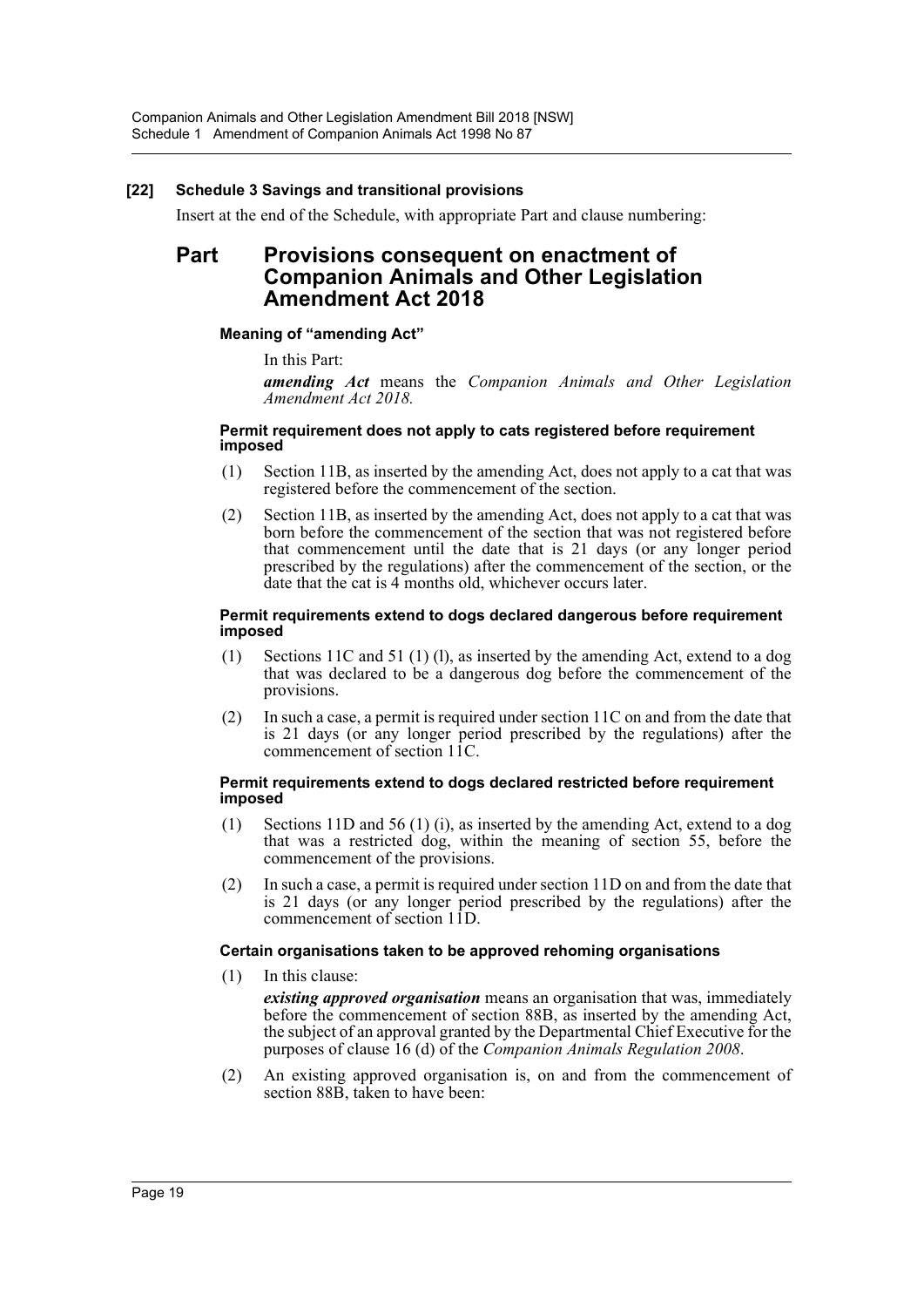- (a) designated as a rehoming organisation under section 88B (1), for the same term, and subject to the same conditions (if any), that are specified in the approval, and
- (b) granted an exemption under section 88B (3) from the obligation to register companion animals under section 9, for the same term, and subject to the same conditions (if any), that are specified in the approval.
- (3) Accordingly, on and from the commencement of section 88B:
	- (a) such an organisation is taken to be a rehoming organisation for the purposes of this Act, and
	- (b) the Departmental Chief Executive may revoke or otherwise deal with the designation or exemption effected by this clause as if it was granted under section 88B.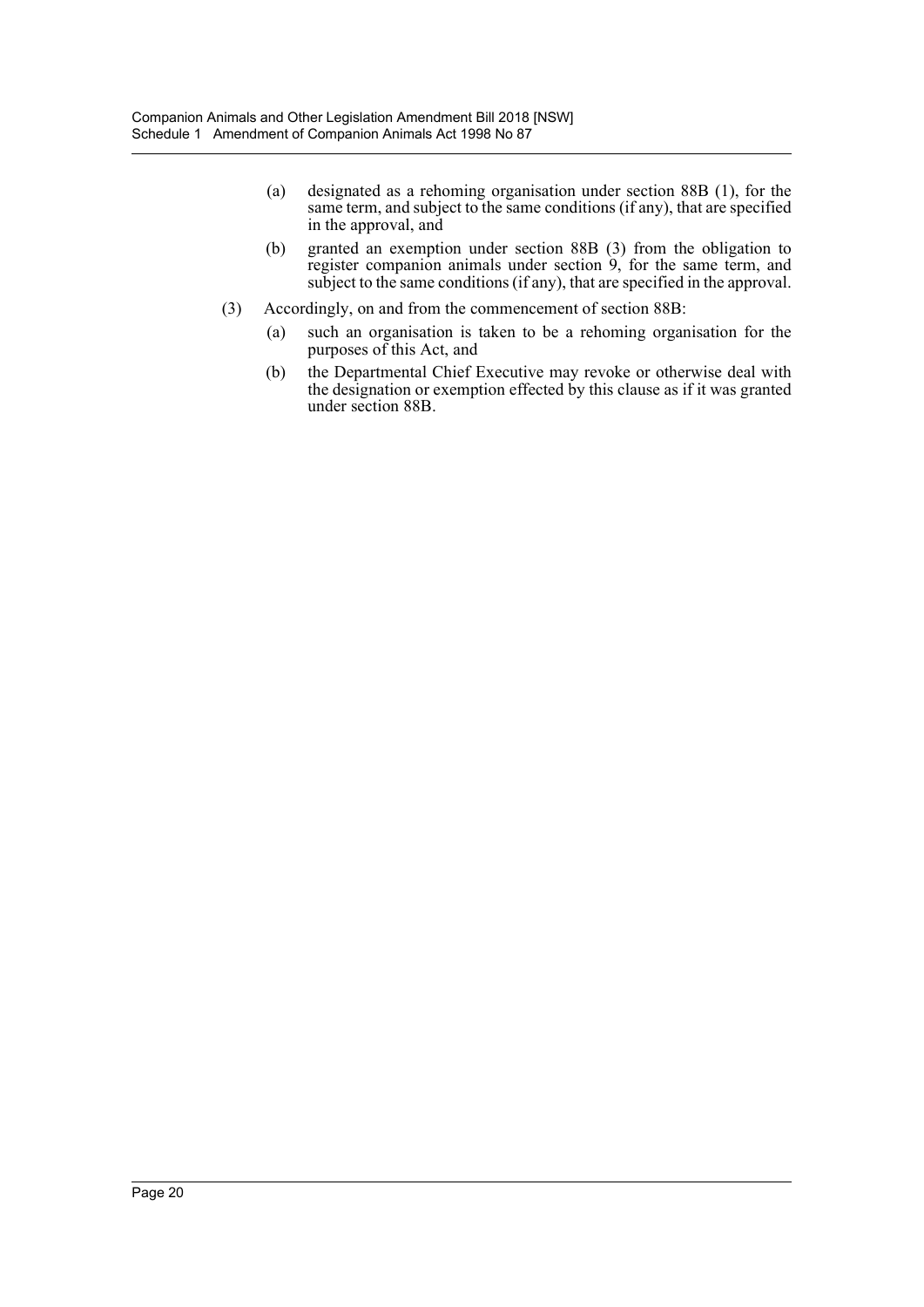## <span id="page-21-0"></span>**Schedule 2 Amendment of Prevention of Cruelty to Animals Act 1979 No 200**

## **[1] Long title**

Insert "and for the promotion of their welfare" after "animals".

## **[2] Section 3 Objects of Act**

Insert at the end of section 3 (b) (iii):

, and

(c) to promote the welfare of dogs and cats by requiring information about them to be provided when they are advertised for sale.

## **[3] Section 4 Definitions**

Omit ", Skills and Regional Development" from the definition of *Department* in section  $4(1)$ .

## **[4] Section 23A**

Insert after section 23:

#### **23A Information required when dogs or cats are advertised for sale or for giving away**

- (1) A person must not advertise a regulated dog or cat as being available for sale, to be given away, or to be transferred by any other means, unless the advertisement includes at least one of the following:
	- (a) the microchip identification number allocated to the microchip implanted in the animal:
		- (i) in connection with the identification of the animal for the purposes of section 8 of the *Companion Animals Act 1998*, or
		- (ii) in compliance with the greyhound racing rules,
	- (b) the breeder identification number of the person, that is, the number allocated to the person:
		- (i) under section 83M of the *Companion Animals Act 1998*, or
		- (ii) by any recognised breeders' organisation (within the meaning of Part 9 of the *Companion Animals Act 1998*) of which the person is a member, or
		- (iii) at the time of registration under the greyhound racing rules of the animal from whose litter the greyhound being advertised was born,
	- (c) in the case where the dog or cat is being sold or given away by an organisation that is, at the time the advertisement is made, a rehoming organisation (within the meaning of the *Companion Animals Act 1998*)—the rehoming organisation number allocated to the organisation under section 83N of that Act.

Maximum penalty: 50 penalty units.

**Note.** In order to comply with the requirements of this section, a person who advertises a companion animal must either obtain a breeder identification number or a rehoming organisation number, or have the animal microchipped (in which case the advertisement may include the microchip number). In the case of a companion animal that has not been born yet, the owner must have a breeder identification number or a rehoming organisation number.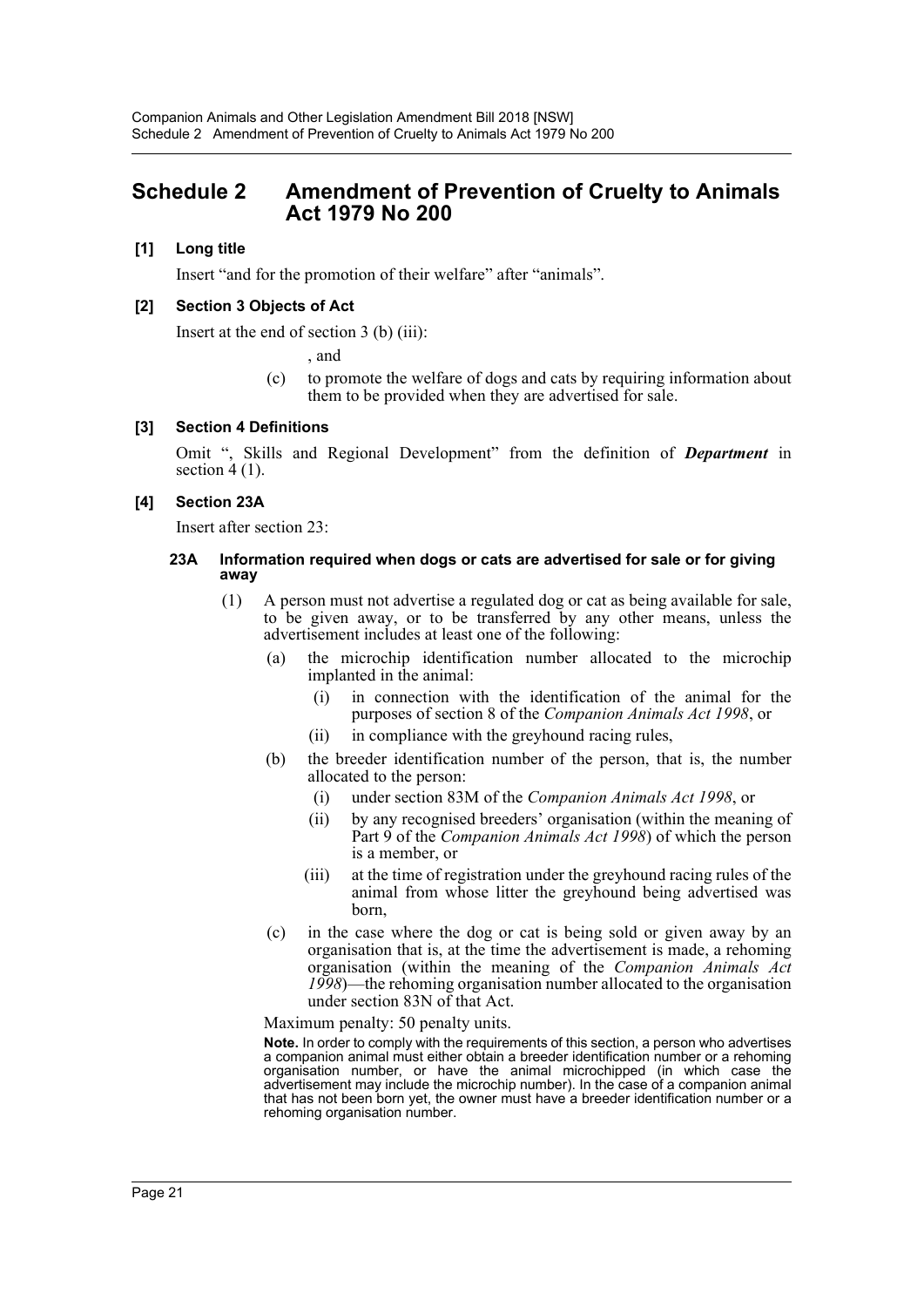(2) A person who, when advertising a regulated dog or cat for sale, or when doing something in relation to that advertising, gives a microchip identification number, breeder identification number or rehoming organisation number that the person knows, or ought reasonably to have known, is false is guilty of an offence.

Maximum penalty: 50 penalty units.

(3) A person is not liable to be convicted in respect of the same act or omission of both an offence under this section and an offence under section 52A (1) or 57A (1) of the *Companion Animals Act 1998*. **Note.** Sections 52A (1) and 57A (1) of the *Companion Animals Act 1998* make it an

offence to sell or advertise the sale of a dangerous, menacing or restricted dog or a dog that is proposed to be a dangerous, menacing or restricted dog.

(4) In this section:

*greyhound racing rules* means the racing rules:

- (a) made by Greyhound Racing New South Wales under the *Greyhound Racing Act 2009* and in force before the repeal of that Act, or
- (b) made by the Greyhound Welfare and Integrity Commission under the *Greyhound Racing Act 2017*.

*regulated dog or cat* means any of the following:

- (a) a dog or cat that is or will be required by the *Companion Animals Act 1998* to be identified (including by being microchipped), including a dog or cat that has not been born or has not yet reached the age at which identification is required,
- (b) a greyhound (whether or not it is registered in accordance with the greyhound racing rules), including a greyhound that has not been born,
- (c) a dog or cat that is in the custody of a council (including a council pound),
- (d) a dog or cat that is in the custody of the Animal Welfare League NSW,
- (e) a dog or cat that is in the custody of The Cat Protection Society of NSW Inc,
- (f) a dog or cat that is in the custody of the Royal Society for the Prevention of Cruelty to Animals; New South Wales.

## **[5] Section 24G Powers of inspectors in relation to land used for certain commercial purposes**

Insert after section 24G (2) (a1):

(a2) inspect any advertisement, or means of publishing or broadcasting an advertisement, that is on the land,

## **[6] Section 24JA**

Insert after section 24J:

## **24JA Powers of inspectors generally to examine advertisements**

An inspector may examine an advertisement, or any means of publishing or broadcasting an advertisement, if the inspector suspects, on reasonable grounds, that an offence against section 23A is being, has been or is about to be committed in respect of the advertisement or other thing.

## **[7] Section 24NA Power to question persons and require production of documents**

Insert "or produce documents" after "answer questions" in section 24NA (1).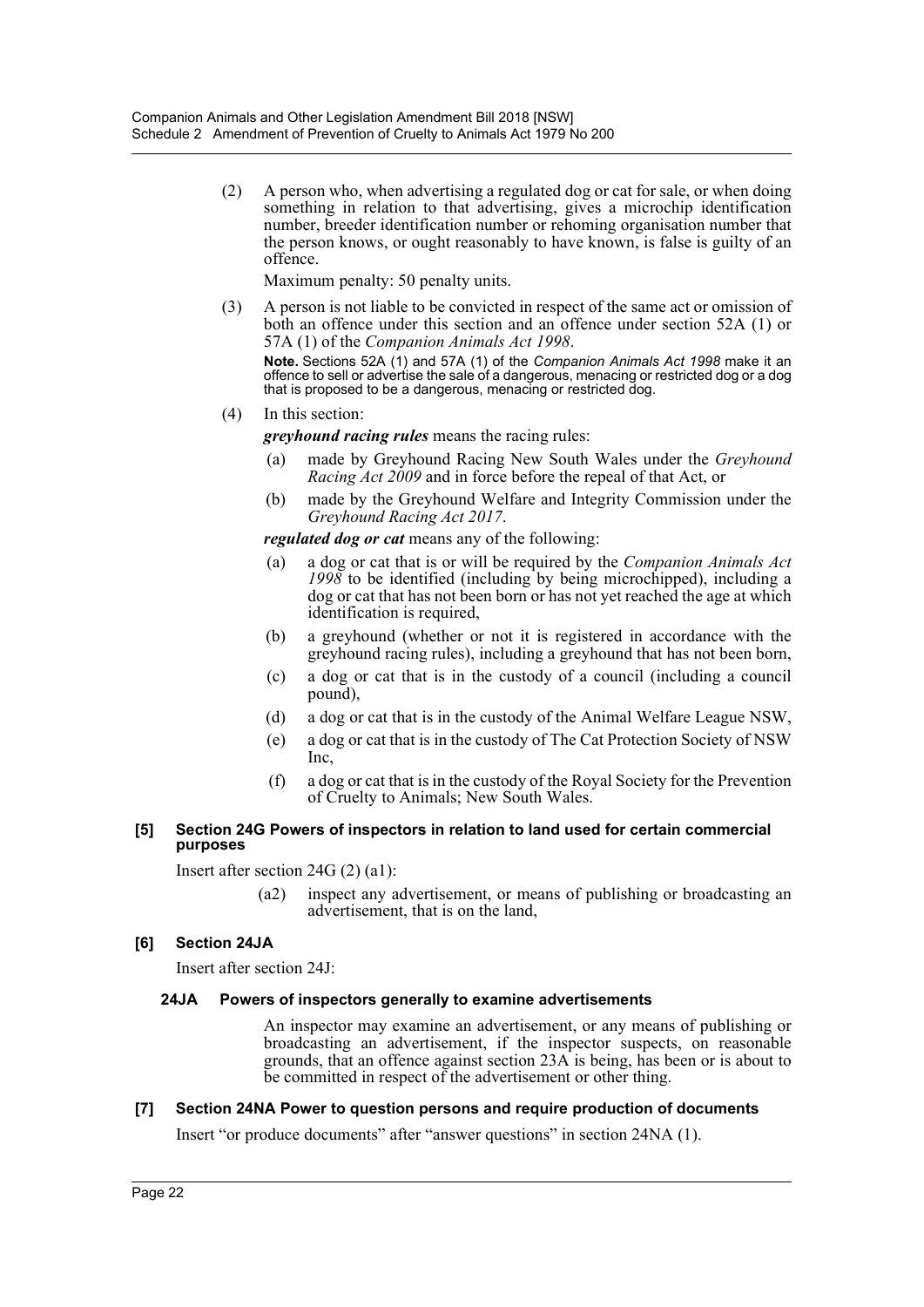## **[8] Section 30A**

Omit the section. Insert instead:

#### **30A Court may order payment of care and maintenance costs by accused person**

- (1) A court may order a person charged with an offence against this Act or the regulations in respect of an animal to pay to a specified person or organisation the amount specified in the order for any or all reasonable care and maintenance costs incurred by that person or organisation in relation to the animal as a consequence of the offence or alleged offence or in connection with the proceedings. Any such order is a *costs order*.
- (2) For the purposes of this section, *reasonable care and maintenance costs* are any costs reasonably incurred in doing any of the following:
	- (a) taking possession of the animal,
	- (b) transporting the animal,
	- (c) providing the animal with food and drink,
	- (d) providing the animal with shelter,
	- (e) providing the animal with veterinary treatment.
- (3) A costs order can be made:
	- (a) at the time that the court convicts the person of the relevant offence, or
	- (b) at any other time before proceedings for the relevant offence have been concluded.
- (4) An amount required to be paid under a costs order is recoverable by the person or organisation in whose favour the order is made, or a person acting on behalf of that person or organisation, as a debt in a court of competent jurisdiction from the person who is required under the costs order to pay that amount.
- (5) If proceedings against a person for an offence against this Act or the regulations have not concluded, a court may, instead of or in addition to making a costs order, order the person to provide a bond or security for the payment of any specified reasonable care and maintenance costs, or any further reasonable care and maintenance costs, that the person may later be required to pay under a costs order.
- (6) If the amount realised under any such bond or security exceeds the amount payable under a costs order, the excess amount is to be paid or returned to the person who provided the bond or security.
- (7) A court that acquits or discharges a person of an offence against this Act or the regulations may, if it considers it just and reasonable to do so in the circumstances, make any or all of the following orders:
	- (a) an order revoking or varying any previous costs order made by the court in connection with the proceedings,
	- (b) an order requiring any amount or any part of an amount already paid by the accused person under the order to be refunded to the accused person,
	- (c) an order requiring any bond or security provided by the person to be cancelled or returned.
- (8) Reasonable care and maintenance costs incurred after proceedings against a person for an offence have concluded are not recoverable under this section.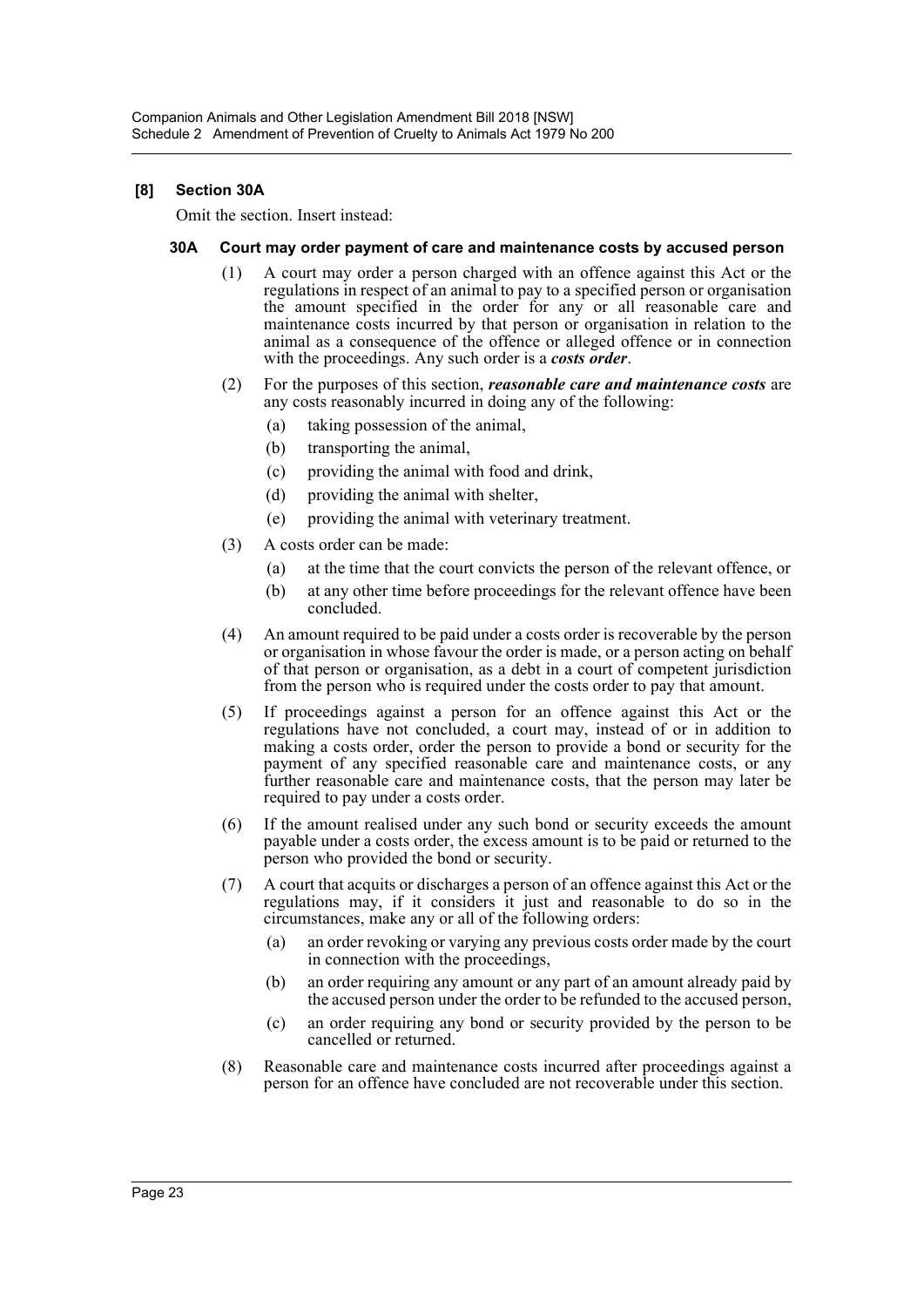- (9) Without limiting subsection (1), the organisations that may be specified in a costs order as organisations to be paid include any of the following:
	- (a) a charitable organisation,
	- (b) the NSW Police Force,
	- (c) a government department.
- (10) Nothing in this section limits the operation of section 24J (4), 26AA (2) or  $30(1)$  (d) and (3).
- (11) In this section:

*conviction* includes the making of an order under section 10 of the *Crimes (Sentencing Procedure) Act 1999*.

*court* means the Local Court or, if proceedings for the offence concerned are dealt with by the Supreme Court, the Supreme Court.

## **[9] Section 31 Court may make further orders relating to convicted persons**

Omit "either or both" from section 31 (1). Insert instead "any one or more".

## **[10] Section 31 (1) (c)**

Insert after section 31 (1) (b):

- (c) an order prohibiting the convicted individual from doing any or all of the following:
	- (i) keeping, or participating in keeping, any animal,
	- (ii) being party to an arrangement where the person is entitled to control or influence the keeping of any animal (including any animal owned by another person or in another person's possession),
	- (iii) have any other involvement with the keeping or care of any animal (including any animal owned by another person or in another person's possession).

## **[11] Schedule 2 Savings and transitional provisions**

Insert at the end of the Schedule, with appropriate Part and clause numbering:

## **Part Provisions consequent on enactment of Companion Animals and Other Legislation Amendment Act 2018**

## **Meaning of "amending Act"**

In this Part:

*amending Act* means the *Companion Animals and Other Legislation Amendment Act 2018*.

#### **Extension of operation of amendment about court orders relating to certain costs or caring for and maintaining animals**

Section 30A, as substituted by the amending Act, extends to proceedings commenced, but not finally determined, before the substitution of that section.